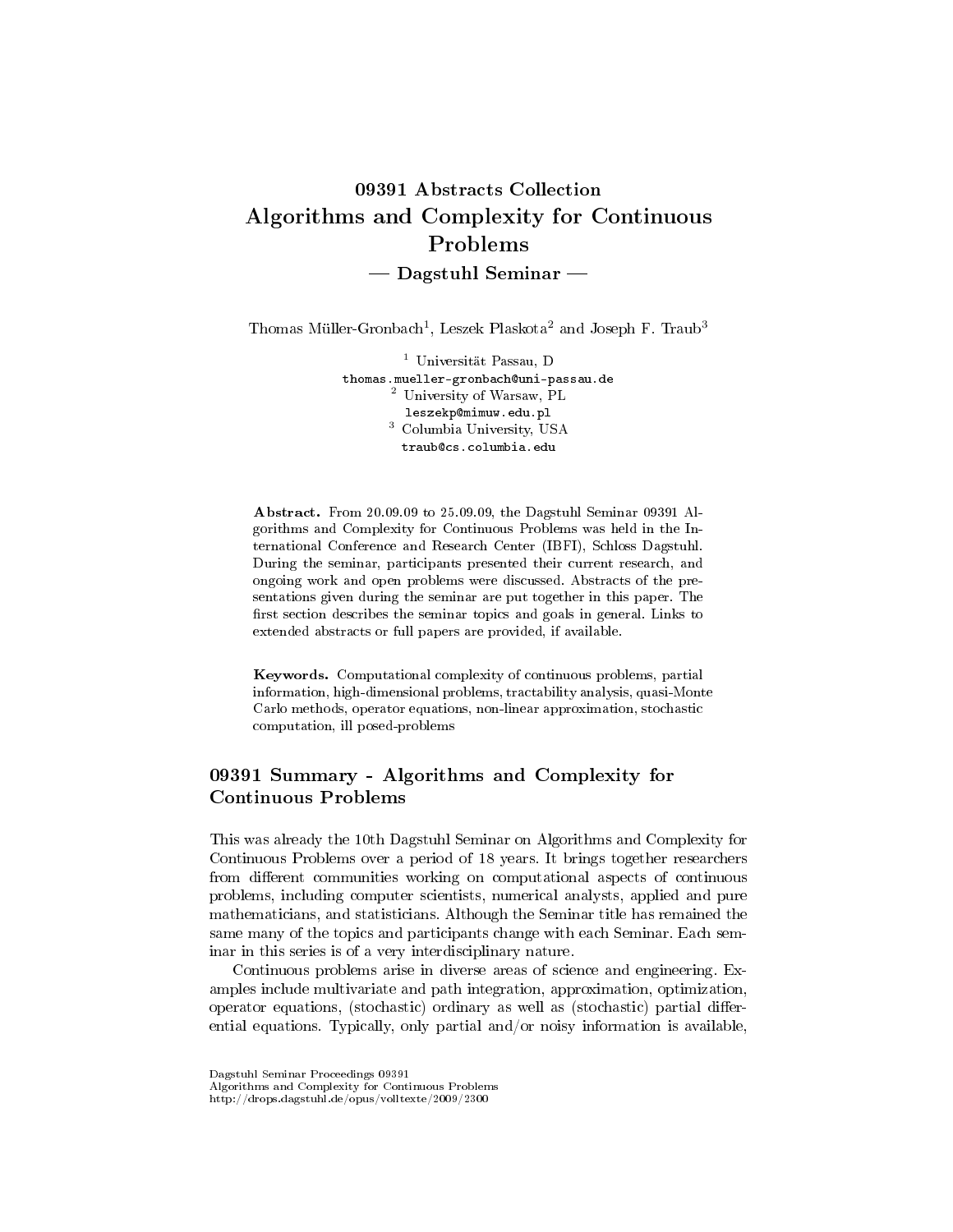and the aim is to solve the problem with a given error tolerance using the minimal amount of computational resources. For example, in multivariate numerical integration one wants to compute an  $\varepsilon$ -approximation to the integral with the minimal number of function evaluations.

Still growing need of efficiently solving more and more complicated computational problems makes this branch of science both important and challenging.

The current seminar attracted 58 participants from 11 different countries all over the world. About 30% of them were young researchers including PhD students. There were 53 presentations covering in particular the following topics:

- tractability of high dimensional problems
- computational stochastic processes
- numerical analysis of operator equations
- inverse and ill-posed problems
- applications in computer graphics and finance

The work of the attendants was supported by a variety of funding agencies. This includes the Deutsche Forschungsgemeinschaft, the National Science Foundation and the Defense Advanced Research Projects Agency (USA), and the Australian Research Council. Many of the attendants from Germany were supported within the DFG priority program SPP 1324 on "Extraction of Quantiable Information from Complex Systems", which is strongly connected to the topics of the seminar.

As always, the excellent working conditions and friendly atmosphere provided by the Dagstuhl team have led to a rich exchange of ideas as well as a number of new collaborations.

Selected papers related to this seminar will be published in a special issue of the Journal of Complexity.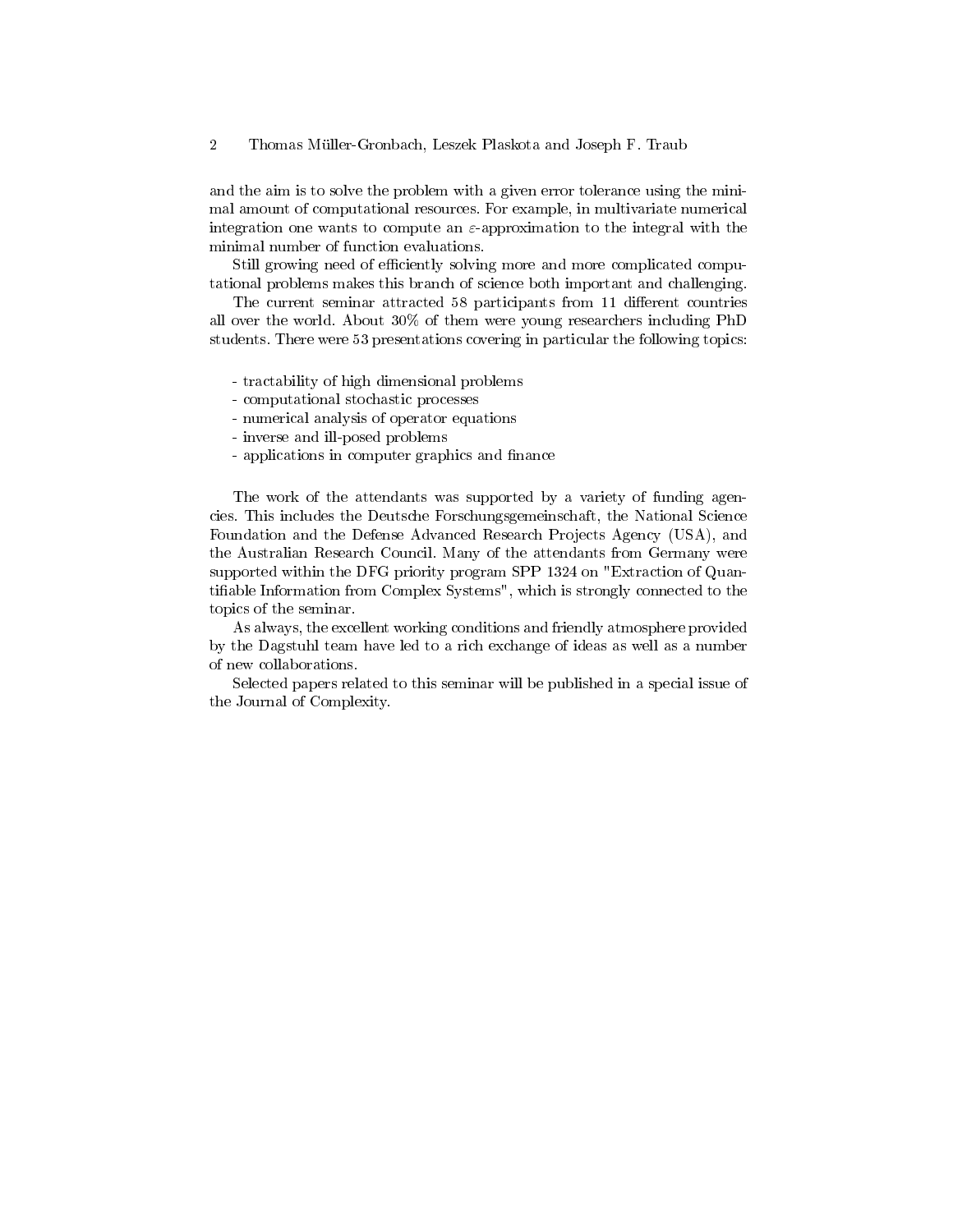### Approximating Extrema of Diffusions

Jan Baldeaux (Univ. of New South Wales, AU)

In this work, we consider the following one-dimensional stochastic differential equation

$$
dS_t = \mu(S_t)dt + \sigma(S_t)dW_t, S_0 = s \in \mathbb{R},
$$

where  $\mu \in C^1$ ,  $\sigma \in C^2$  and  $(W_t)_{t>0}$  is a one-dimensional Brownian motion. We are interested in computing

$$
\mathbb{E}\left[g(S_T, \max_{0 \le t \le T} S_t)\right]
$$

and consider Monte Carlo methods to approximate this quantity. Under additional assumptions, an unbiased estimator for this quantity is obtained and subject to a different set of assumptions, a biased estimator is produced. Having introduced a cost model, we can discuss the complexity of the algorithm generating the biased estimator.

 $Keywords:$  Extreme-values, Diffusions, Monte Carlo methods, Option pricing

Joint work of: Baldeaux, Jan; Chen, Nan

# Lower bound on complexity of optimization under r-fold integrated Wiener measure

Jim Calvin (NJIT - Newark, US)

We consider the problem of approximating the global minimum of a univariate function defined on the unit interval. Algorithms can adaptively choose points at which to evaluate the function and its derivatives, and the number of points can also be chosen adaptively.

The conditional r-fold integrated Wiener measure is obtained by integrating the Brownian motion paths r times and then translating the integrated paths by suitable polynomials so that prescribed boundary conditions are met at 0 and 1. We require that the derivative at 0 is negative and at 1 is positive, so that the global minimum occurs in the interior of the interval. Under this probability, the average number of function and derivative evaluations needed to obtain an  $\epsilon$  approximation must be at least a constant times  $\log(1/\epsilon)^{\frac{1}{2r+1}}$ .

Keywords: Optimization, Wiener measure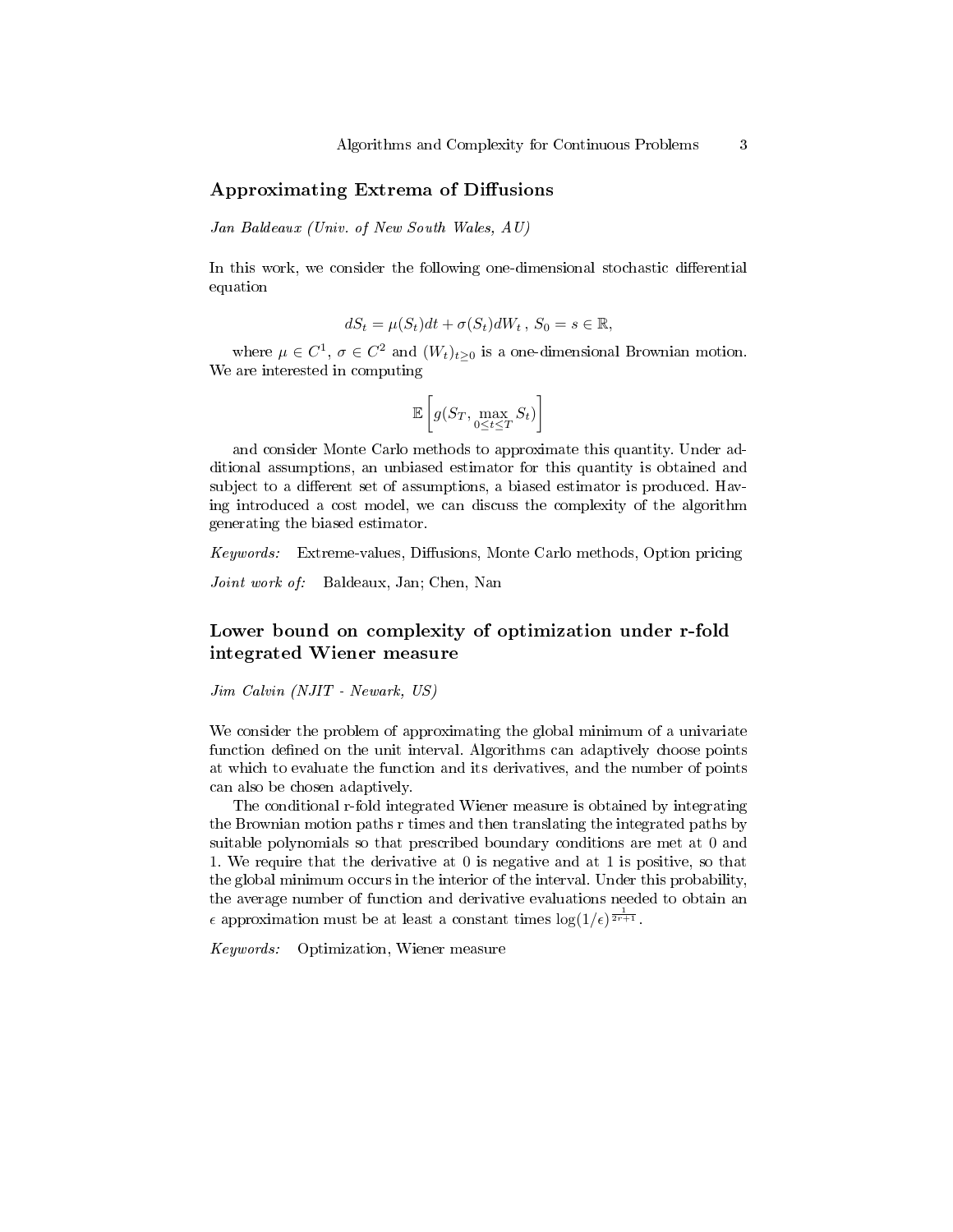# A Carleman estimate and the balancing principle in the quasi-reversibility method for solving the Cauchy problem for Laplace equation

Hui Cao (RICAM - Linz, AT)

The quasi-reversibility method to solve the Cauchy problem for the Laplace's equation in a bounded domain  $\Omega$  is considered. With the help of the Carleman estimations technique improved error and stability bounds in a subdomain  $\Omega_{\sigma} \subset$  $\Omega$  are obtained. This paves a way for the use of the balancing principle for a posteriori choice of the regularization parameter  $\varepsilon$  in the quasi-reversibility method. As an adaptive regularization parameter choice strategy, the balancing principle does not require a priori knowledge of either the solution smoothness or a constant  $K$  appearing in the stability bound estimation. Nevertheless, this principle allows an a posteriori parameter choice that up to controllable constant achieves the best accuracy guaranteed by the Carleman estimate. This is joint work with Michael Klibanov and Sergei Pereverzev.

Keywords: Quasi-reversibility method, Cauchy problem, Carleman estimate, balancing principle

Full Paper: <http://www.iop.org/EJ/abstract/0266-5611/25/3/035005/> See also: Inverse Problems 25 (2009), no. 3

# Construction of lattice rules: from K-optimal lattices to extremal lattices

Ronald Cools (K.U. Leuven, BE)

The concept of K-optimal lattices was introduced by Cools and Lyness (2001) to set up searches for lattice rules for multivariate integration with a low number of points for a given trigonometric degree of precision. The original searches were restricted to 3 and 4 dimensions. Refinements were later made to make the searches possible in 5 and 6 dimensions. The idea behind K-optimal lattices was extended in Russia using extremal lattices.

In this talk these approaches to lattice rule construction will be described and a survey of the obtained results will be presented.

# Optimal Approximation of Elliptic Problems by Linear and Nonlinear Mappings: Errors in  $L_2$  and Other Norms

Stephan Dahlke (Universität Marburg, DE)

We shall be concerned with optimal approximations of the solution of an operator equation  $Au = f$  by linear and different types of nonlinear mappings.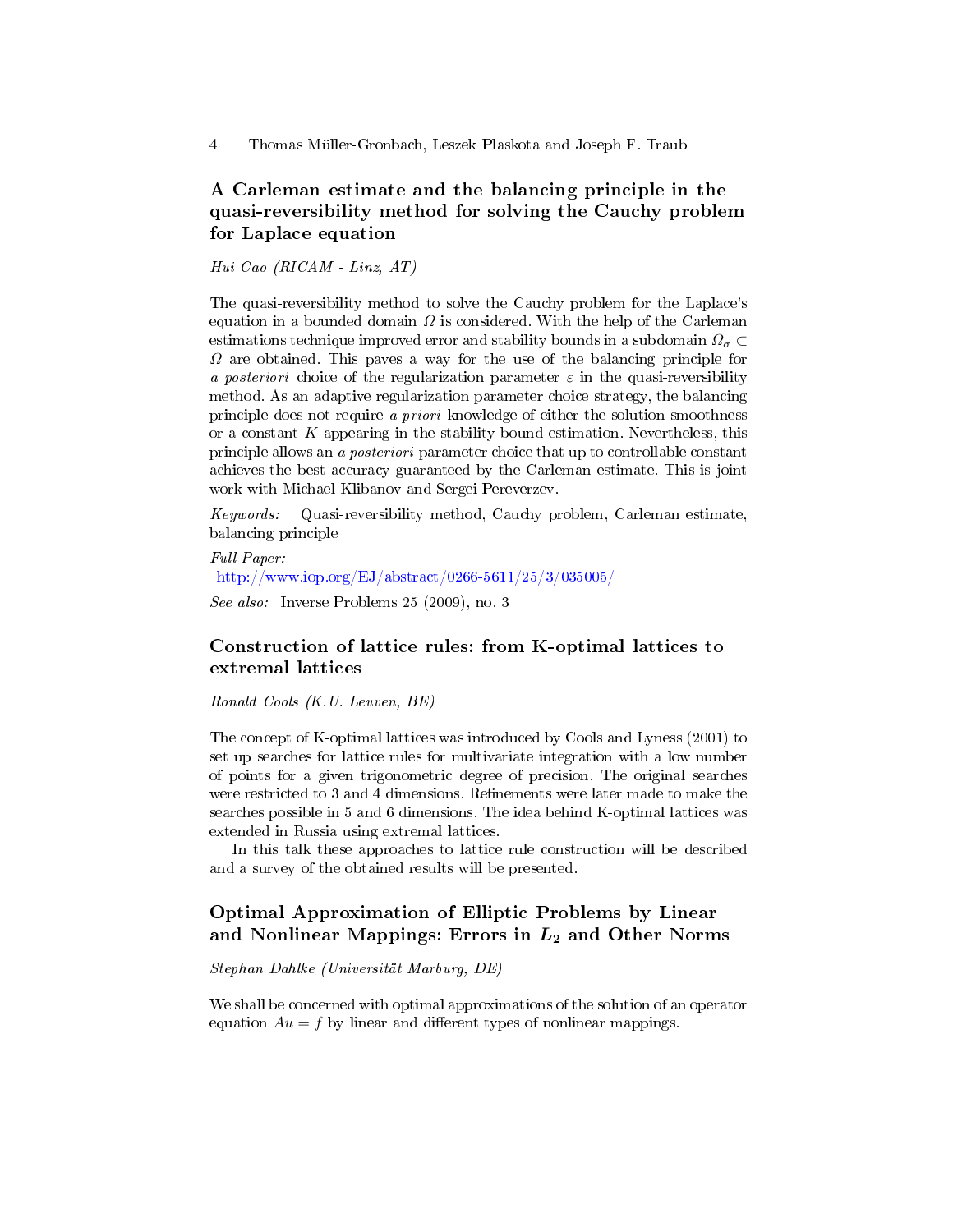We assume that that A is a boundedly invertible operator from  $H_0^s$  to  $H^{-s}$ . In the first part of the talk, we recall some results concerning optimal approximations with respect to the  $H^s$ -norm. Then, in the second part, we study error bounds with respect to weaker norms, i.e., we assume that  $H_0^s$  is continuously embedded into a space  $X$  and we measure the error in the norm of  $X$ . We show that in general the order of convergence is improved if one takes these weaker norms. In particular, the case of the Poisson equation in a Lipschitz domain is discussed in detail with special emphasis on best n-term wavelet approximation.

Keywords: Elliptic operator equations, worst case error, nonlinear widths, manifold widths, wavelets, best n-term approximation

Full Paper: <http://www.dfg-spp1324.de/download/preprints/preprint016.pdf>

#### On the Randomized Solution of Initial Value Problems

Thomas Daun (TU Kaiserslautern, DE)

In this talk we discuss the randomized solution of initial value problems for systems of ordinary differential equations

$$
y'(x) = f(x, y), \ x \in [a, b], \ y(a) = y_0 \ \in \mathbb{R}^d.
$$

In a recent paper S. Heinrich and B. Milla gave an order optimal randomized algorithm for solving this problem for  $\gamma$ -smooth input data (i.e.  $\gamma = r + \rho$ : the r-th derivatives of f satisfy a  $\rho$ -Hölder condition).

This algorithm uses function values and values of derivatives of the right-hand side.

We present an order optimal randomized algorithm for the class of  $\gamma$ -smooth functions that uses only values of  $f$ .

For this purpose we show how to obtain an order optimal randomized algorithm from an order optimal deterministic one.

# Consistency for Markov Chain Monte Carlo using completely uniformly distributed sequences

Josef Dick (Univ. of New South Wales, AU)

The random numbers driving Markov chain Monte Carlo (MCMC) simulation are usually modeled as independent  $U(0, 1)$  random variables.

Tribble reports substantial improvements when those random numbers are replaced by carefully balanced inputs from completely uniformly distributed sequences.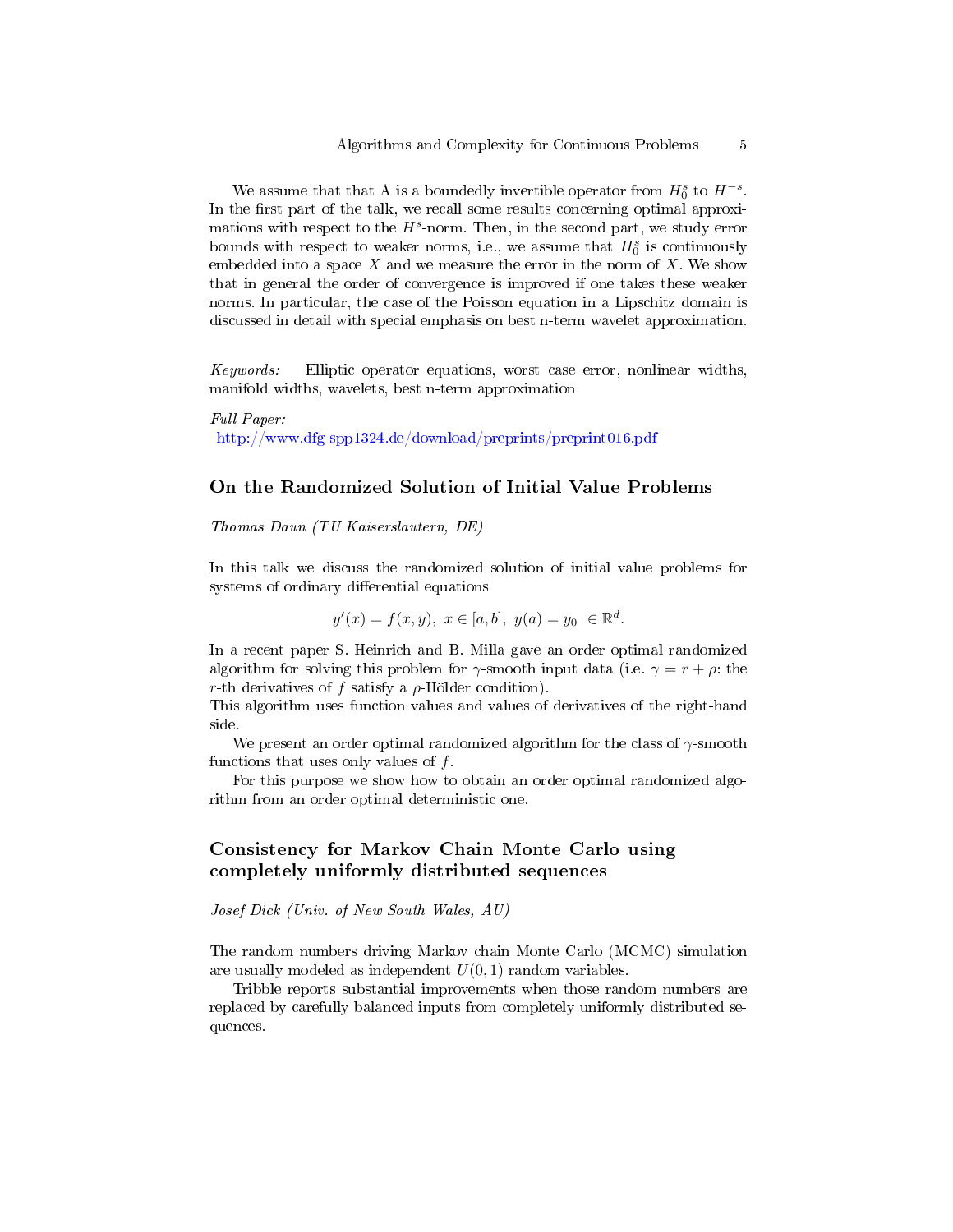The previous theoretical justification for using anything other than IID  $U(0, 1)$ points showed consistency for estimated means, but only applies for discrete stationary distributions.

We extend those results to some MCMC algorithms for continuous stationary distributions.

The main motivation is the search for quasi-Monte Carlo versions of MCMC. As a side benefit, the results also establish consistency for the usual method of using pseudo-random numbers in place of random ones.

Keywords: Markov Chain Monte Carlo, quasi-Monte Carlo, completely uniformly distributed

### $L_p$ -Approximation of stochastic integrals driven by the Brownian motion and Besov spaces

Stefan Geiss (University of Jyväskylä, FI)

Firstly, given a functional  $f(W_1) \in L_p$  with  $2 \leq p < \infty$ , where  $W = (W_t)_{t \in [0,1]}$ is a standard Brownian motion, we consider a Riemann approximation

$$
f(W_1) = Ef(W_1) + \int_0^1 L_t dW_t \sim Ef(W_1) + \sum_{k=1}^n L_{\frac{k-1}{n}} \left( W_{\frac{k}{n}} - W_{\frac{k-1}{n}} \right)
$$

and define the corresponding error by

$$
C_1(f,n) := \int_0^1 L_t dW_t - \sum_{k=1}^n L_{\frac{k-1}{n}} \left( W_{\frac{k}{n}} - W_{\frac{k-1}{n}} \right).
$$

We characterize  $||C_1(f, n)||_{L_p} \le cn^{-\frac{\theta}{2}}$  for  $0 < \theta < 1$  by the condition that f belongs to the weighted Besov space  $B_{p,\infty}^{\theta}(R,\gamma)$  obtained by real interpolation between  $L_p(R, \gamma)$  and  $D_{1,p}(R, \gamma)$  with parameters  $(\theta, \infty)$ . This result generalizes the case  $p = 2$  from [1,2] to the case  $2 < p < \infty$ .

For us the case  $2 < p < \infty$  is very different from the case  $p = 2$  as one main idea of [1,2] was to reduce the probabilistic problem to a deterministic one and to work on this deterministic problem.

In the case  $2 < p < \infty$  there is (so far) no such reduction to a deterministic problem. Instead we have use interpolation between  $BMO$  and  $L_2$  and  $\vert 3\vert$  for one direction of our main result and a completely different route for the opposite direction.

The second part of the talk concerns a relation between BMO-estimates for the error process in discretizations of stochastic integrals and the Hölder continuity of the terminal condition. The idea is to use special time-nets adapted to the Hölder continuity to get the optimal BMO-estimates. The inverse implication is also considered. Having the BMO-estimates one can use John-Nirenberg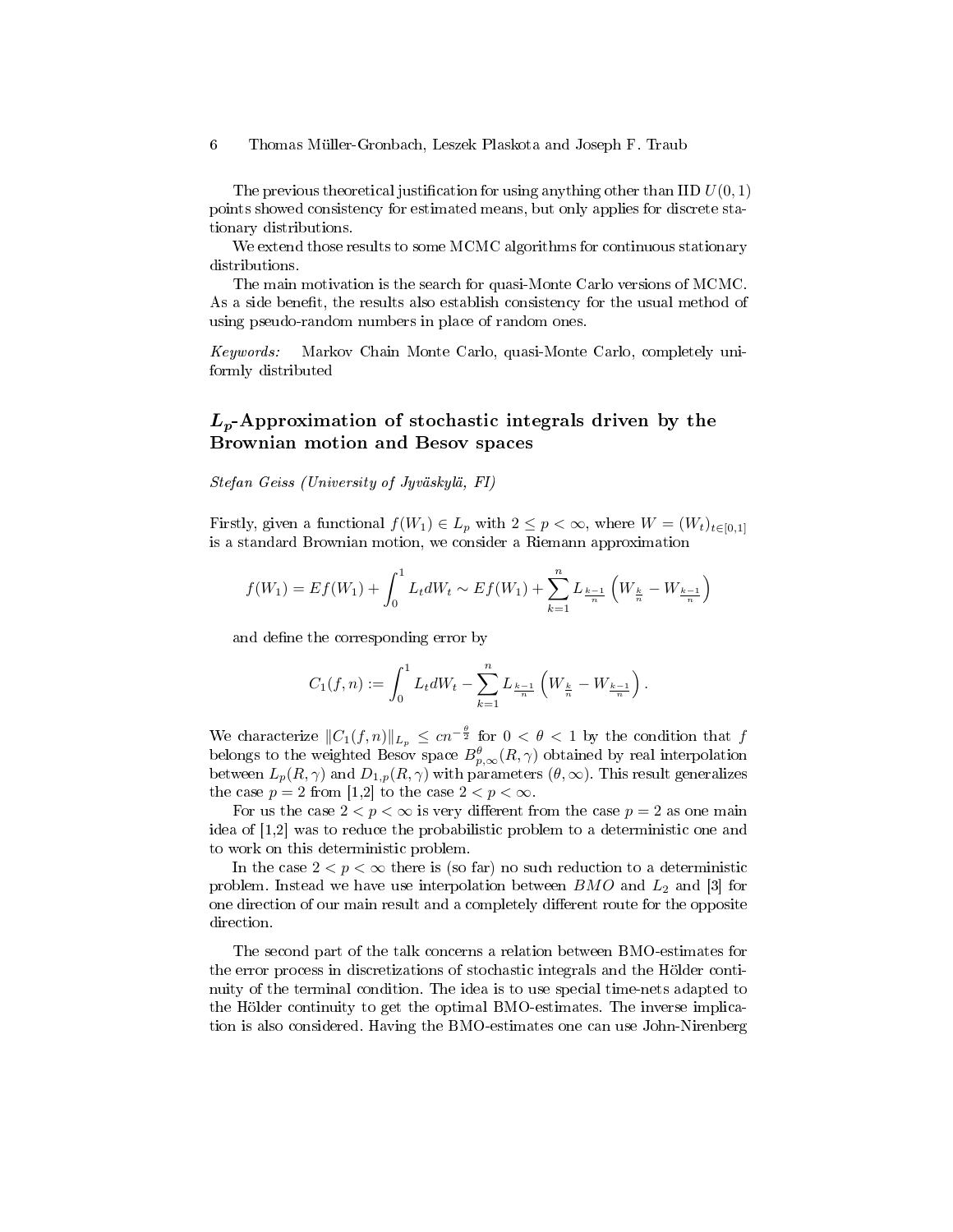type theorems to obtain tail-estimates for the error process that improve the known ones.

This generalizes the result about Lipschitz functions proved in [3]. The result about Lipschitz functions is used in the first part of the talk which gives the link between the two parts.

#### References

[1] C. Geiss and S. Geiss:

On approximation of a class of stochastic integrals and interpolation, Stochastics and Stochastics Reports 76(2004)339-362.

[2] S. Geiss and M. Hujo:

Interpolation and approximation in  $L_2(\gamma)$ .

Journal of Approximation Theory 144(2007)213-232.

[3] S. Geiss:

Weighted BMO and discrete time hedging within the Black-Scholes model. Prob. Theory Related Fields 132(2005)13-38.

Joint work of: Geiss, Stefan; Toivola, Anni

### Discrepancy Bounds for Mixed Sequences

Michael Gnewuch (Christian-Albrechts-Universität zu Kiel, DE)

A mixed sequence is a sequence in the s-dimensional unit cube which one obtains by concatenating a d-dimensional low-discrepancy sequence with an  $s - d$ dimensional random sequence.

We discuss some probabilistic bounds on the star discrepancy of mixed sequences.

Keywords: Star Discrepancy, Mixed Sequence, Hybrid Method, Monte Carlo, Quasi-Monte Carlo, Probabilistic Bounds

Extended Abstract: <http://drops.dagstuhl.de/opus/volltexte/2009/2297>

# Weighted  $L_2$  B Discrepancy and Approximation of Integrals over Reproducing Kernel Hilbert Spaces

Michael Gnewuch (Christian-Albrechts-Universität zu Kiel, DE)

We extend the notion of  $L_2$  B discrepancy provided in [E. Novak, H. Woźniakowski,  $L_2$  discrepancy and multivariate integration, in: Analytic number theory. Essays in honour of Klaus Roth. W. W. L. Chen, W. T. Gowers, H. Halberstam, W. M. Schmidt, and R. C. Vaughan (Eds.), Cambridge University Press, Cambridge, 2009, 359 – 388] to the weighted  $L_2$   $\beta$  discrepancy.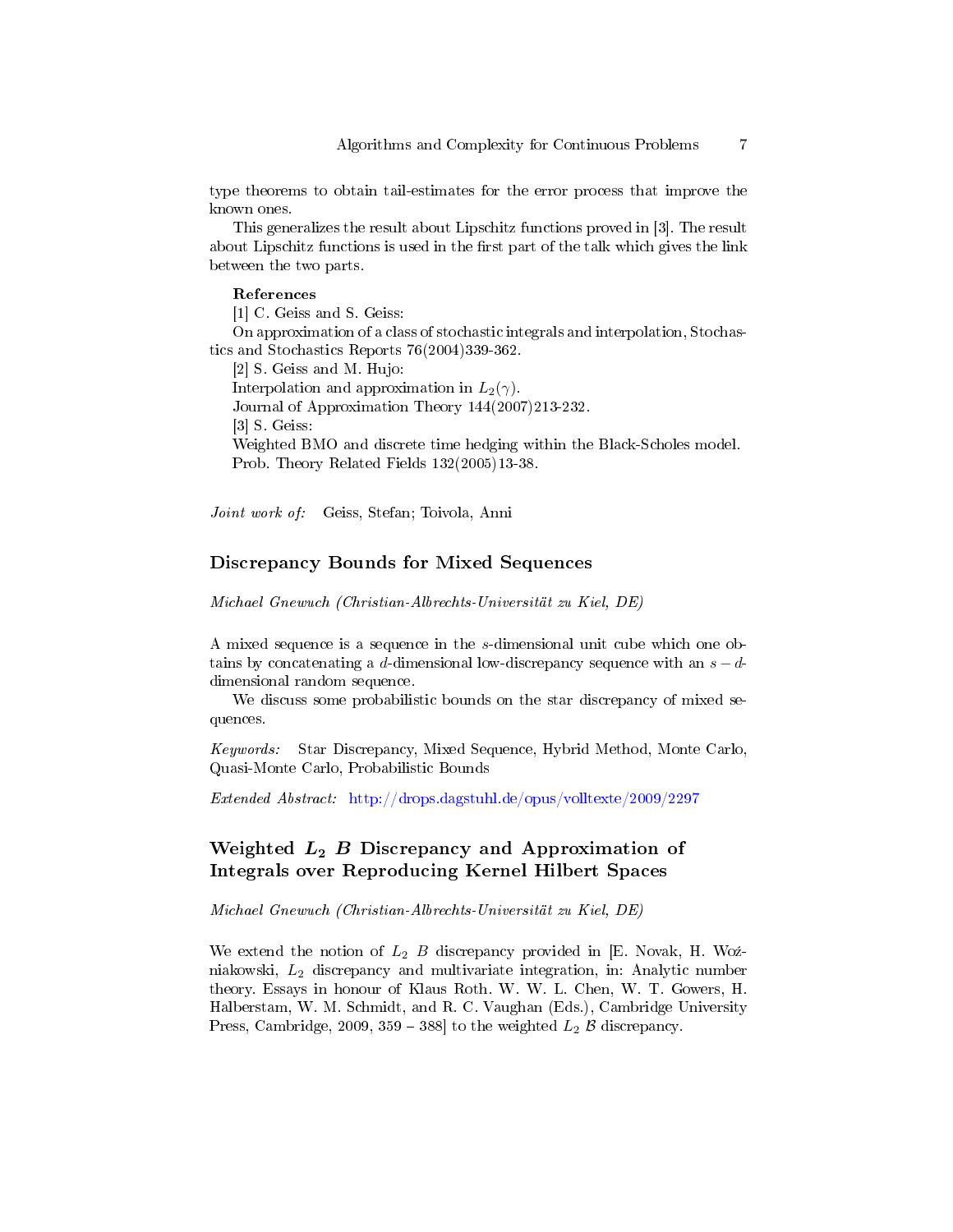This newly defined notion allows to consider weights, but also volume measures different from the Lebesgue measure and classes of test sets different from measurable subsets of some Euclidean space.

We relate the weighted  $L_2$   $\beta$  discrepancy to numerical integration defined over weighted reproducing kernel Hilbert spaces and settle in this way an open problem posed by Novak and Woźniakowski.

Keywords: Discrepancy, Numerical Integration, Quasi-Monte Carlo, Reproducing Kernel Hilbert Space

Full Paper: <http://drops.dagstuhl.de/opus/volltexte/2009/2296>

# On the complexity of a two-point boundary value problem in different settings

Maciej Gocwin (AGH Univ. of Science & Technology-Krakow, PL)

We study the complexity of a two-point boundary value problem. We concentrate on the linear problem of order k with separated boundary conditions. Right-hand side functions are assumed to be r times differentiable with all partial derivatives bounded by a constant.

We consider three models of computation: deterministic with standard and linear information, randomized and quantum. In each setting we construct an algorithm for solving the problem, which allows us to establish upper complexity bounds.

In the deterministic setting, we show that the use of linear information gives us a speed-up of at least one order of magnitude compared to standard information. For randomized algorithms, we show that the speed-up over standard deterministic algorithms is by  $1/2$  in the exponent. For quantum algorithms, we can achieve a speed-up by one order of magnitude.

We also provide lower complexity bounds. They match upper bounds in the deterministic setting with standard information, and almost match upper bounds in the randomized and quantum settings. In the deterministic setting with linear information, a gap still remains between upper and lower complexity bounds.

Keywords: Boundary value problems, Complexity, Worst-case setting, Randomized computing, Quantum computing

Joint work of: Gocwin, Maciej; Szczêsny, Marek

### Best m-term approximation and tensor products of Sobolev and Besov spaces

Markus Hansen (Universität Jena, DE)

We consider the problem of best m-term approximation of functions with respect to suitable wavelet-bases.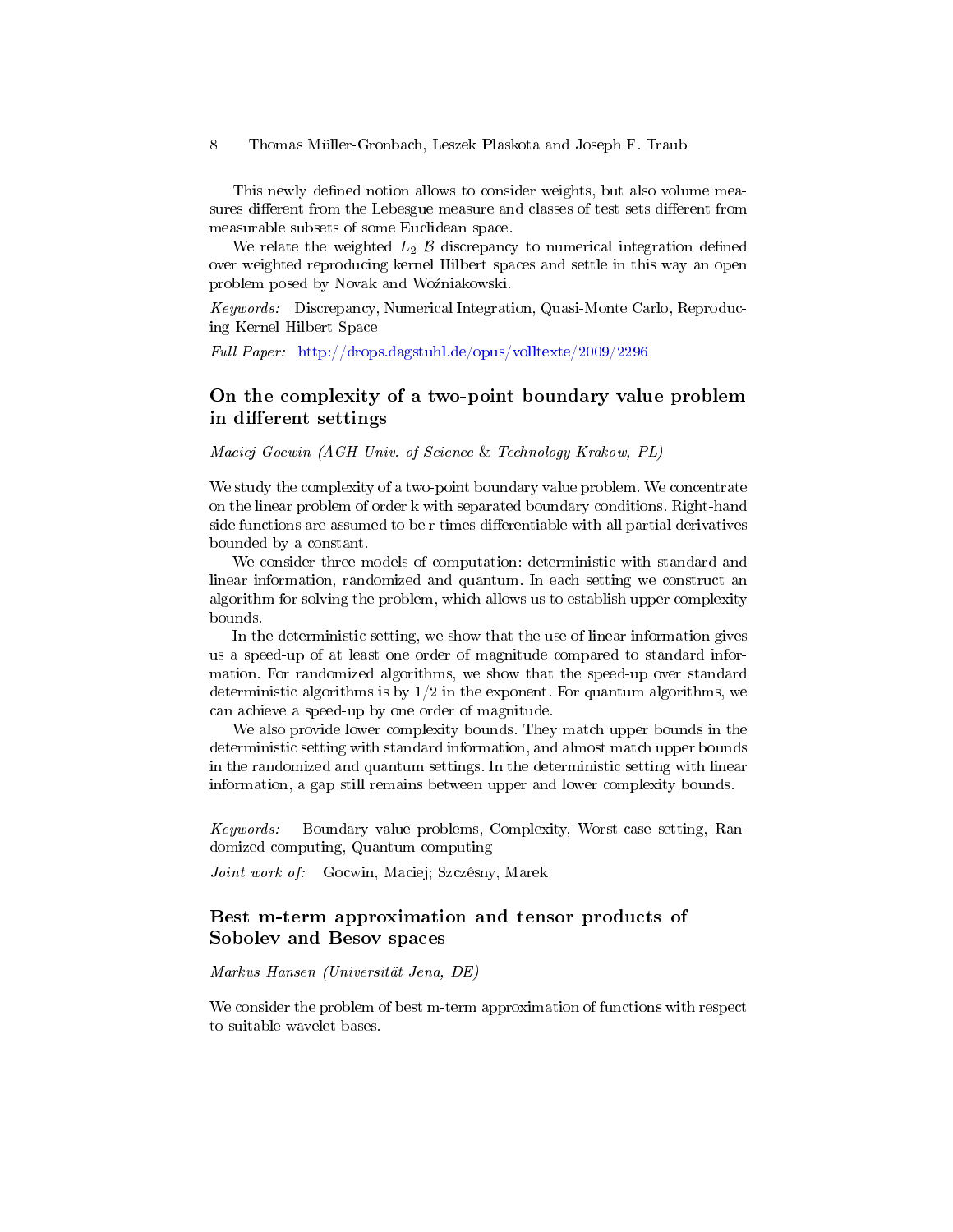After recalling a basic result by Pietsch on approximation in  $l_p$ , we discuss its consequences for approximation of functions from the tensor product of Sobolev and Besov spaces.

We obtain nonperiodic counterparts of results by Temlyakov and Dinh Dung.

#### Dimension reduction for monomolecular reactions

Markus Hegland (Australian National University - Canberra, AU)

Metabolic networks are described by monomolecular reactions.

The solution of the chemical master equation is a multinomial distribution for such networks. This probability distribution does not have full dimension and we show how the dimension changes over time for the case of a chain reaction.

# A Multilevel Monte Carlo Algorithm for Levy Driven SDEs

Felix Heidenreich (TU Darmstadt, DE)

We introduce and analyze multilevel Monte Carlo schemes for the evaluation of the expectation  $\mathbb{E}[f(Y)]$ , where  $Y = (Y_t)_{t \in [0,1]}$  is a solution of a stochastic differential equation driven by a square integrable Lévy process  $X$ . Upper bounds are provided for the worst case error over the class of all measurable functionals  $f: D[0,1] \to \mathbb{R}$ , that are Lipschitz continuous with respect to supremum norm with Lipschitz constant one, where  $D[0, 1]$  denotes the Skorohod space of càdlàg functions. Moreover, the worst case errors are compared with the computational cost of the corresponding algorithms. If the driving Lévy process has Blumenthal-Getoor index  $\beta$ , we obtain as dominant term in the upper estimate  $n^{-(\frac{1}{\beta \vee 1} - \frac{1}{2})}$ , when the computational cost  $n$  tends to infinity. In my talk, I focus on the coupled simulation of strong approximations of  $X$ . Such simulations are crucial for the implementation of the multilevel Euler scheme, which is considered.

# Pointwise Approximation of a Stochastic Heat Equation with Additive Space-Time White Noise

Daniel Henkel (TU Darmstadt, DE)

We consider a stochastic heat equation on the spatial domain  $(0, 1)$  with additive space-time white noise, and we study approximation of the mild solution at a fixed time point with respect to the average  $L_2$ -distance. In this talk we consider algorithms, which use a total of  $N$  evaluations of the one-dimensional components of the driving Wiener process W and we present upper and lower error bounds in terms of N. In particular we compare uniform with non-uniform time discretizations.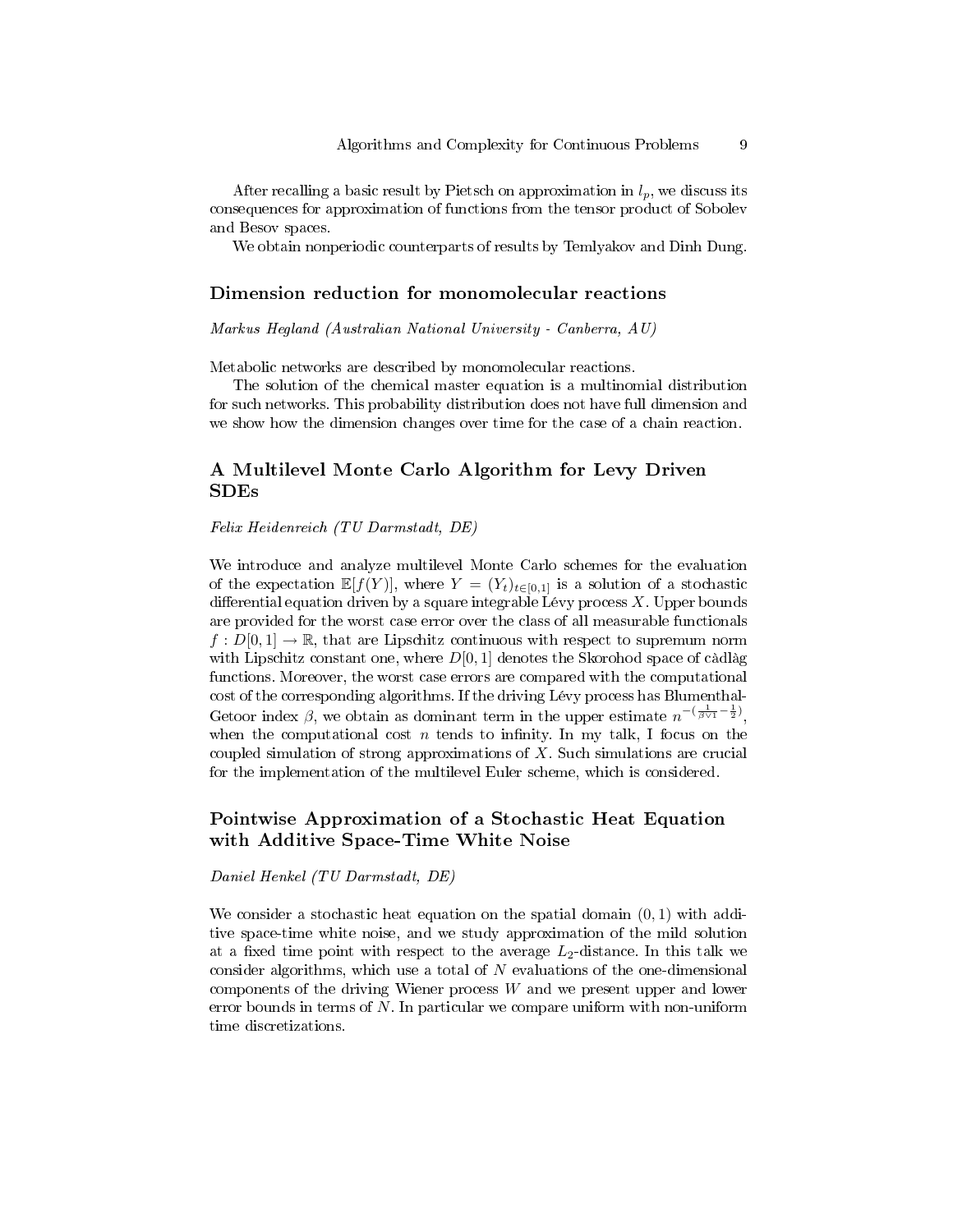#### Complexity of Numerical Integration over Spherical Caps

Kerstin Hesse (University of Sussex - Brighton, GB)

The construction of positive weight rules for numerical integration over spherical caps

$$
\mathcal{C}(\mathbf{z};\gamma) := \left\{ \mathbf{x} \in \mathbb{S}^d \, : \, \mathbf{x} \cdot \mathbf{z} \ge \cos \gamma \right\}
$$

on the unit sphere  $\mathbb{S}^d := \{ \mathbf{x} \in \mathbb{R}^{d+1} \, : \, \|\mathbf{x}\| = 1 \}$  with a high polynomial degree of exactness has only very recently attracted interest.

Let  $H^s(\mathbb{S}^d)$ , where  $s > d$ , be the Sobolev space of functions on the sphere  $\mathbb{S}^d$ whose distributional derivatives up to order s exist and are square-integrable.

Then the complexity in  $H^s(\mathbb{S}^d)$  of numerical integration over a spherical cap with m nodes is of the order  $m^{-s/d}$ .

The proof of this complexity result consists of two parts:

On the one hand, we prove lower bounds of the order  $m^{-s/d}$  for the worstcase error in  $H^s(\mathbb{S}^d)$  of any rule with m nodes. This lower bound is obtained by constructing a 'bad function' for which the error is of the order  $m^{-s/d}$ . This  $\phi$  that function' has local support on a collection of m non-overlapping spherical caps of the same size that contain no nodes of the numerical integration rule in the interior.

On the other hand, we construct positive weight tensor product rules that are exact for all spherical polynomials of degree  $\leq n$  and use  $m \sim n^d$  nodes. For this class of rules, we derive an upper bound of the order  $n^{-s} \sim m^{-s/d}$  for the worst-case error in  $H^s(\mathbb{S}^d)$ . The proof of this upper bound is quite technical and involves special functions and exploits the polynomial exactness of the rules.

Since the upper bound and the lower bound have the same order, the complexity of numerical integration over a spherical cap in  $H^s(\mathbb{S}^d)$  is established.

The construction of the tensor product rules for numerical integration over spherical caps is joint work with Robert Womersley. In this joint work, we also prove several properties of positive weight rules with polynomial exactness for numerical integration over spherical caps that are used in the the proofs of the complexity result.

Keywords: Complexity, numerical integration, Sobolev spaces, sphere, spherical cap, worst-case error

# Evaluating Expectations of Functionals of Brownian Motions: a Multilevel Idea

#### Fred J. Hickernell (Illinois Inst. of Technology, US)

Prices of path dependent options may be modeled as expectations of functions of an infinite sequence of real variables. This talk presents recent work on bounding the error of such expectations using quasi-Monte Carlo algorithms. The expectation is approximated by an average of  $n$  samples, and the functional of an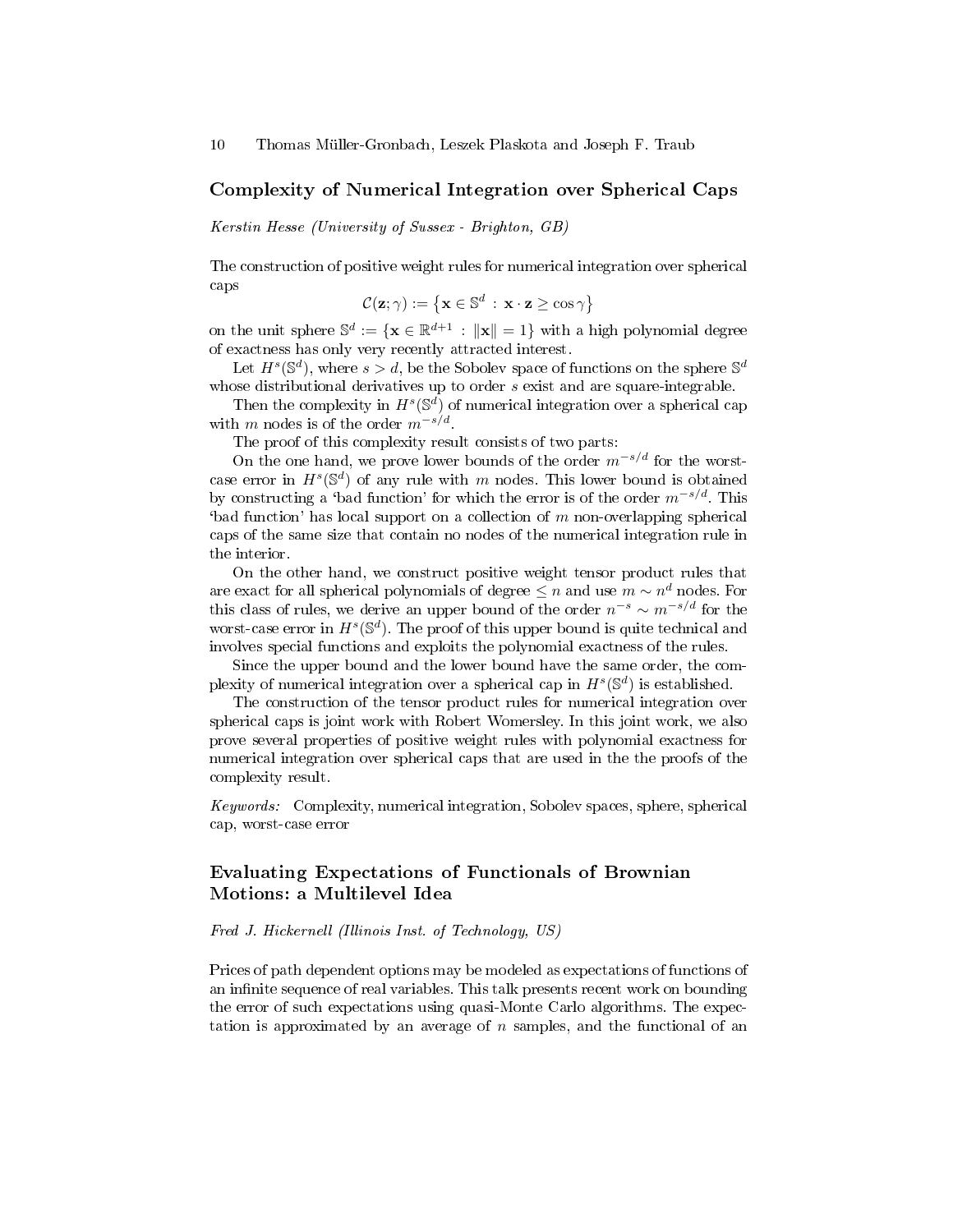infinite number of variables is approximated by a function of only  $d$  variables. A multilevel algorithm employing a sum of sample averages, each with different  $\hbox{truncated dimensions},\,d_l,\,\hbox{and different sample sizes},\,n_l,\,\hbox{yields faster convergence}$ than a single level algorithm. This talk presents results in the worst-case error setting.

Keywords: Brownian motions, multilevel, option pricing, worst-case error

Joint work of: Hickernell, Fred J.; Müller-Gronbach, Thomas; Niu, Ben; Ritter, Klaus

Full Paper: <http://drops.dagstuhl.de/opus/volltexte/2009/2298>

# Optimal Importance Sampling for the Approximation of Integrals

Aicke Hinrichs (Universität Jena, DE)

We consider optimal importance sampling for approximating integrals

$$
I(f) = \int_D f(x)\rho(x) \, dx
$$

of functions f in a Hilbert space  $H \subset L_1(\rho)$  where  $\rho$  is a given probability density on  $D \subset \mathbb{R}^d$ .

We show that whenever the embedding of H into  $L_1(\rho)$  is a bounded operator then there exists another density  $\omega$  such that the worst case error of importance sampling with density function  $\omega$  is of order  $n^{-1/2}$ .

This applies in particular to reproducing kernel Hilbert spaces with a nonnegative kernel.

As a result, for multivariate problems generated from nonnegative kernels we prove strong polynomial tractability of the integration problem in the randomized setting.

The density function  $\omega$  is obtained from the application of change of density results used in the geometry of Banach spaces in connection with a theorem of Grothendieck about 2-summing operators.

Keywords: Importance Sampling, Monte-Carlo algorithm, tractability, multivariate integration

# Parallel Quasi-Monte Carlo Methods

Alexander Keller (mental images - Berlin, DE)

A general concept for parallelizing quasi-Monte Carlo methods is introduced.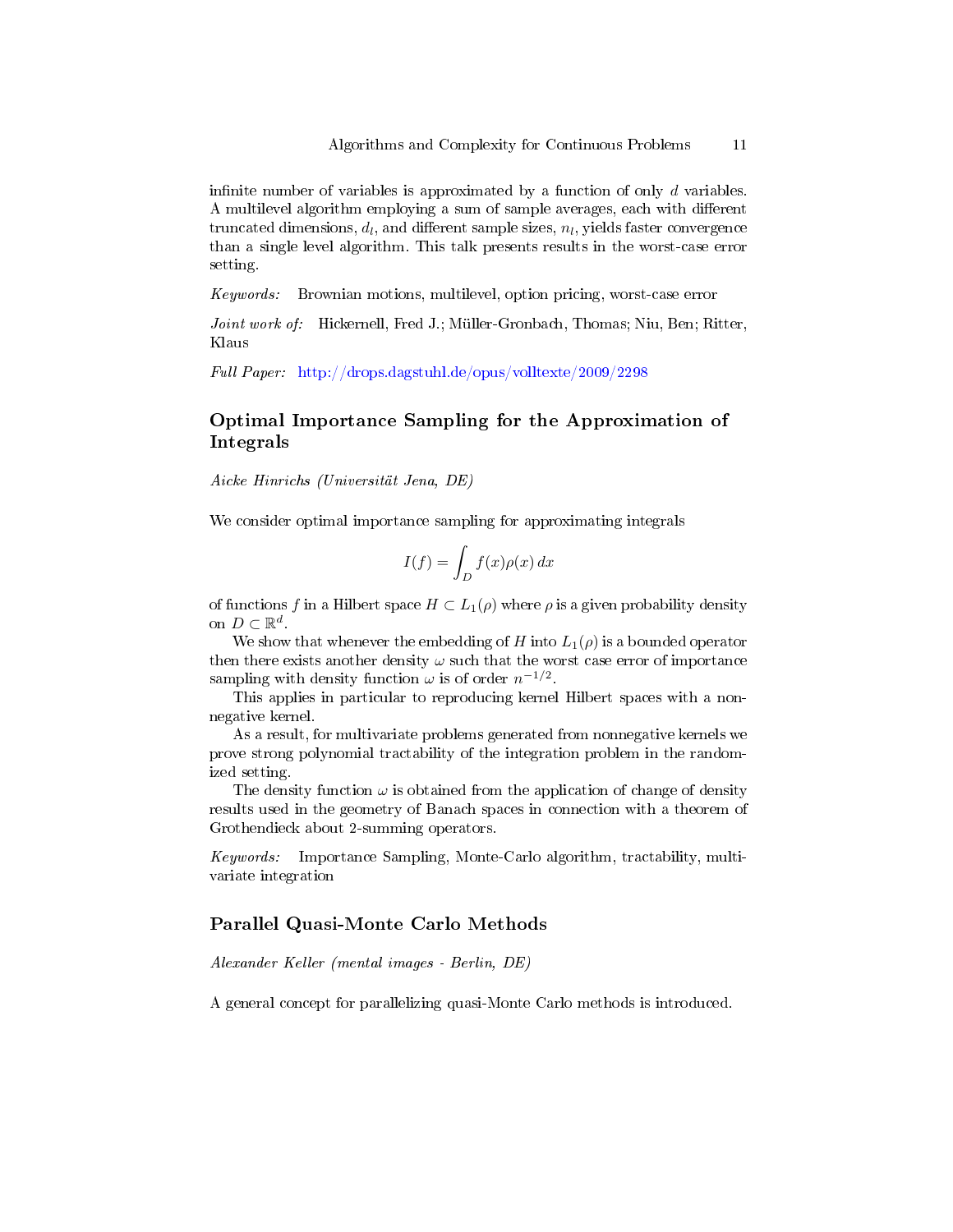By considering the distribution of computing jobs across a multiprocessor as an additional problem dimension, the straightforward application of quasi-Monte Carlo methods implies parallelization.

The approach in fact partitions a single low-discrepancy sequence into multiple low-discrepancy sequences. This allows for adaptive parallel processing without synchronization, i.e. communication is required only once for the final reduction of the partial results.

The resulting algorithms are deterministic, independent of the number of processors, and include previous approaches as special cases.

Keywords: Parallel programming, Quasi-Monte Carlo methods

#### Covering numbers in Gaussian RKHS

Thomas Kuehn (Universität Leipzig, DE)

The topic of the talk is motivated by a problem in mathematical learning theory. In the pioneering paper by Cucker and Smale (*Bull. AMS* 2001) it was shown that functional analytic concepts could be very fruitful in statistical learning theory. Modern machine learning methods, like support vector machines, often use Gaussian kernels and their corresponding reproducing kernel Hilbert spaces (RKHS). Then, in estimating the probabilistic error and the number of required samples, bounds for the covering numbers of the unit ball of the RKHS are needed.

Gaussian kernels are functions of the form

$$
K(x, y) = \exp(-\sigma^2 |x - y|^2), \quad x, y \in X,
$$

where X is a subset of  $IR^d$  and  $\sigma > 0$  a parameter. Since these kernels are continuous and positive definite, they generate a RKHS which consists of continuous functions only.

Given  $\varepsilon > 0$ , the covering number  $N(\varepsilon, A; M)$  of a subset A in a metric space M is defined as the minimal number of balls in M of radius  $\varepsilon$  that are necessary to cover A. The function  $H(\varepsilon, A; M) := \log N(\varepsilon, A; M)$ , which is often sufficient in applications, is Kolmogorov's famous  $\varepsilon$ −entropy.

In the context of learning theory, Ding-Xuan Zhou (J. Complexity 2002) proved that for  $X = [0,1]^d$  the covering numbers  $N(\varepsilon)$  of the unit ball of a Gaussian RKHS on X, considered as a subset of  $C(X)$ , satisfy the upper estimate

$$
\log N(\varepsilon) = \mathcal{O}\left(\left(\log \frac{1}{\varepsilon}\right)^{d+1}\right) \quad \text{as } \varepsilon \to 0
$$

and conjectured that the correct bound is  $\left(\log \frac{1}{\varepsilon}\right)^{d/2+1}$ .

The aim of this talk is to prove that the exact asymptotic behaviour is

$$
\log N(\varepsilon) = \mathcal{O}\left(\frac{\left(\log \frac{1}{\varepsilon}\right)^{d+1}}{\left(\log \log \frac{1}{\varepsilon}\right)^d}\right) \quad \text{as } \varepsilon \to 0.
$$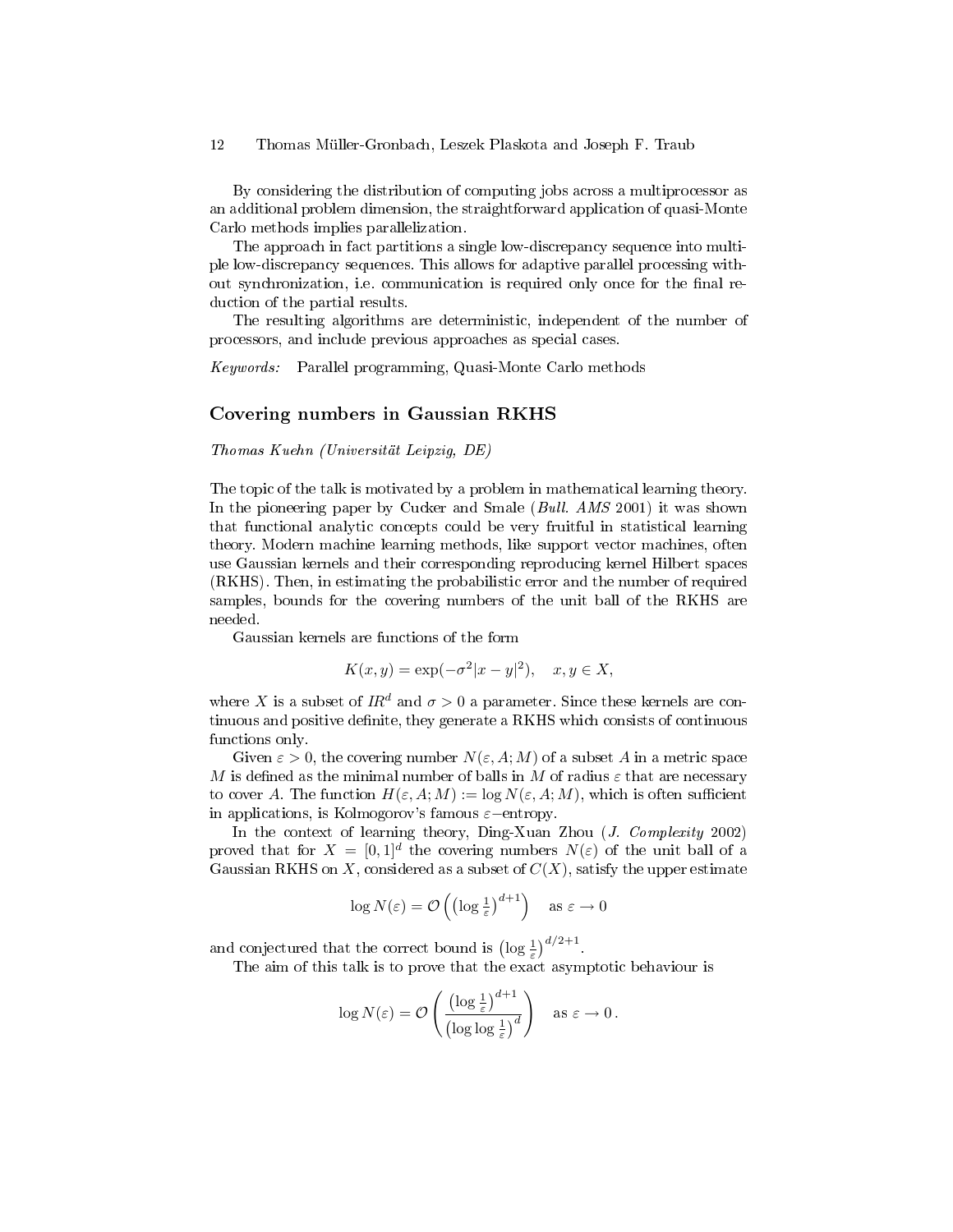This shows that Zhou's upper bound was almost sharp, up to a double logarithmic factor, but his conjecture was far too optimistic. While Zhou derived his result from smoothness properties of the Fourier transform of the kernel, our proof is based on the explicit description of Gaussian RKHS, which was established recently by Steinwart, Hush and Scovel (IEEE Trans. Information Theory 2006).

#### Approximation Complexity of Additive Random Fields

Mikhail A. Lifshits (St. Petersburg University, RU)

Let  $X(t, \omega)$ ,  $(t, \omega) \in [0, 1]^d \times \Omega$  be an additive random field. We investigate the complexity of finite rank approximation

$$
X(t,\omega) \approx \sum_{k=1}^{n} \xi_k(\omega) \varphi_k(t).
$$

The results obtained in asymptotic setting  $d \to \infty$ , as suggested H.Woźniakowski, provide quantitative version of dimension curse phenomenon: we show that the number of terms in the series needed to obtain a given relative approximation error depends exponentially on  $d$  and find the explosion coefficients.

Keywords: Approximation complexity, dimension curse, Gaussian processes, linear approximation error, random fields, tractability

Joint work of: Lifshits, Mikhail A.; Zani, Marguerite

See also: M.A.Lifshits, M.Zani. Approximation complexity of additive random fields , J. of Complexity,  $2008, 24, 362-379$ .

#### The Research Progress of BNU Group on Relative Widths

Yongping Liu (Beijing Normal University, CN)

In this talk, I will state some works with the joined authors Xiao Weiwei<sup>∗</sup> and Yang Wei∗∗ .

What we consider are the problems on the relative  $n$ -widths of two kinds of periodic convolution classes,  $\widetilde{\mathcal{K}}_p(K)$  and  $\widetilde{\mathcal{B}}_p(G)$ , whose convolution kernels K and G are NCVD-kernel and B-kernel. The asymptotic estimations of  $K_n(\widetilde{K}_n(K), \widetilde{K}_n(K))_q$ and  $K_n(\mathcal{B}_p(G), \mathcal{B}_p(G))_q$  are obtained for  $p = 1$  and  $\infty$ ,  $1 \le q \le \infty$ . We also defined a new concept of the average relative widths and obtain the exact results of the average relative widths of the classes of some smooth functions in  $L_2(R^d)$ . In addition, some open problems are proposed on the relative widths and the average relative widths.

 $Keywords:$  Relative *n*-width, periodic convolution class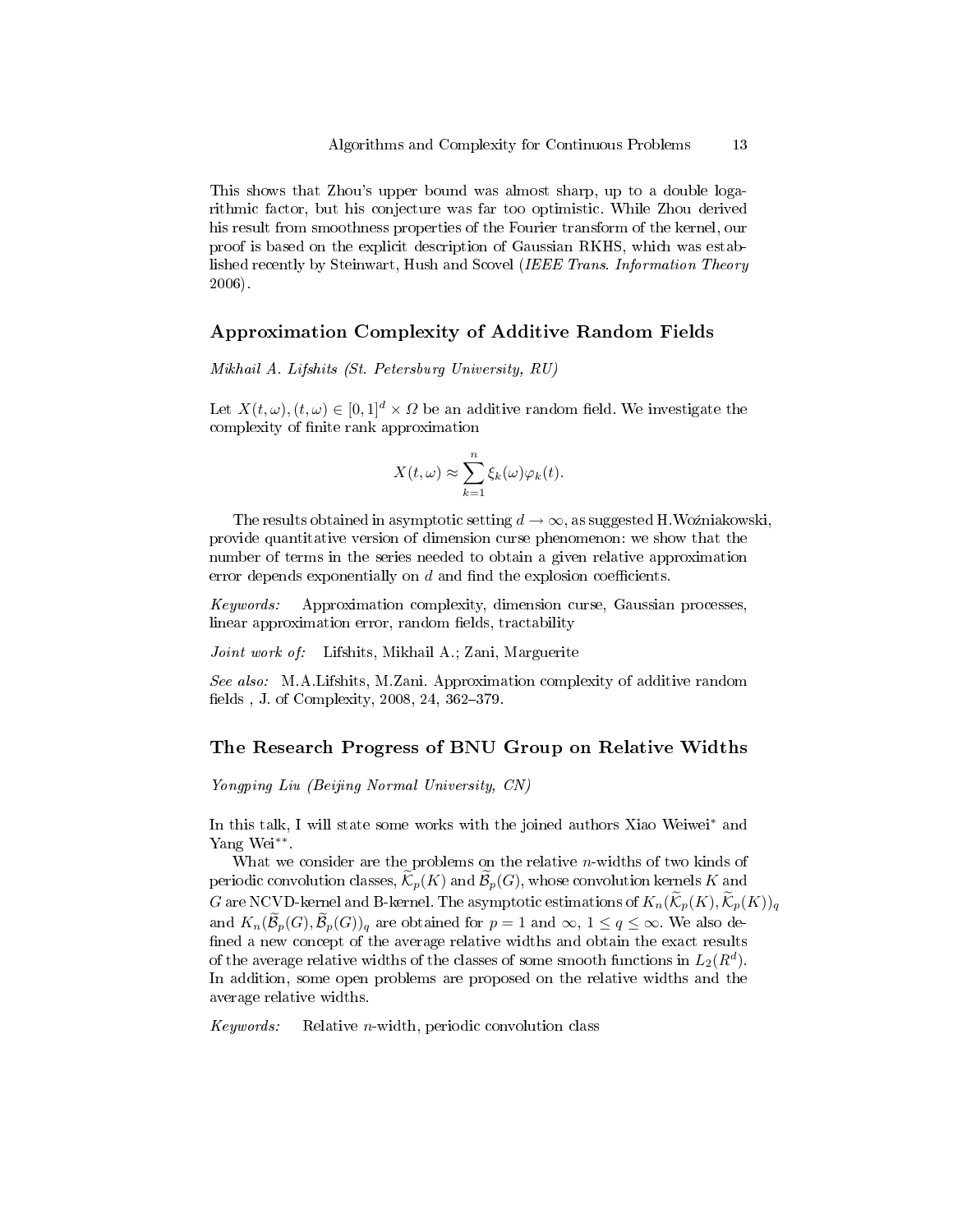### Multi-parameter regularization and its numerical realization

Shuai Lu (RICAM - Linz, AT)

In this talk we propose and analyse a choice of parameters in the multi-parameter regularization. A modified discrepancy principle is presented within the multiparameter regularization framework. An order optimal error bound is obtained under standard smoothness assumptions. We also propose a numerical realization of the multi-parameter discrepancy principle based on the model function approximation. Numerical experiments on a series of test problems support theoretical results.

Joint research with Sergei V Pereverzev (RICAM).

#### Inverse Problems in different settings

Peter Mathe (Weierstraÿ Institut - Berlin, DE)

One major problems in regularization nof inverse problems is the determination of the regularization parameter. Among the rules for determining such parameter appropriately there are such which have a sound mathematical foundation and others which are based on heuristics. The latter ones are successfully used in practice, however, a justification is lacking.

We shall indicate, that by altering/relaxing the error criteria, one can give justification to some of the known heuristic parameter choices.

# On the expressive power of Conjunctive-Normal-Form polynomials

Klaus Meer (BTU Cottbus, DE)

We study the expressive power of certain families of polynomials over a field  $K$ . The latter are defined via Boolean formulas in conjunctive normal form.

We attach in a natural way a graph to such a formula and study the resulting polynomial families when the tree-width of the graph is assumed to bounded.

This is joint work with I. Briquel and P. Koiran from ENS Lyon.

Keywords: Permanent polynomials, expressiveness, bounded tree-width

# Marcinkiewicz–Zygmund inequalities and quadrature on manifolds

Hrushikesh N. Mhaskar (California State Univ. - Los Angeles, US)

Let X be a compact, Riemannian manifold,  $\mu$  be the volume measure on X,  $\{\phi_i\}$ (respectively,  $\{\ell_j^2\}$ ) be the system of eigenfunctions (respectively, eigenvalues) of the positive Laplace–Beltrami operator on  $X$ .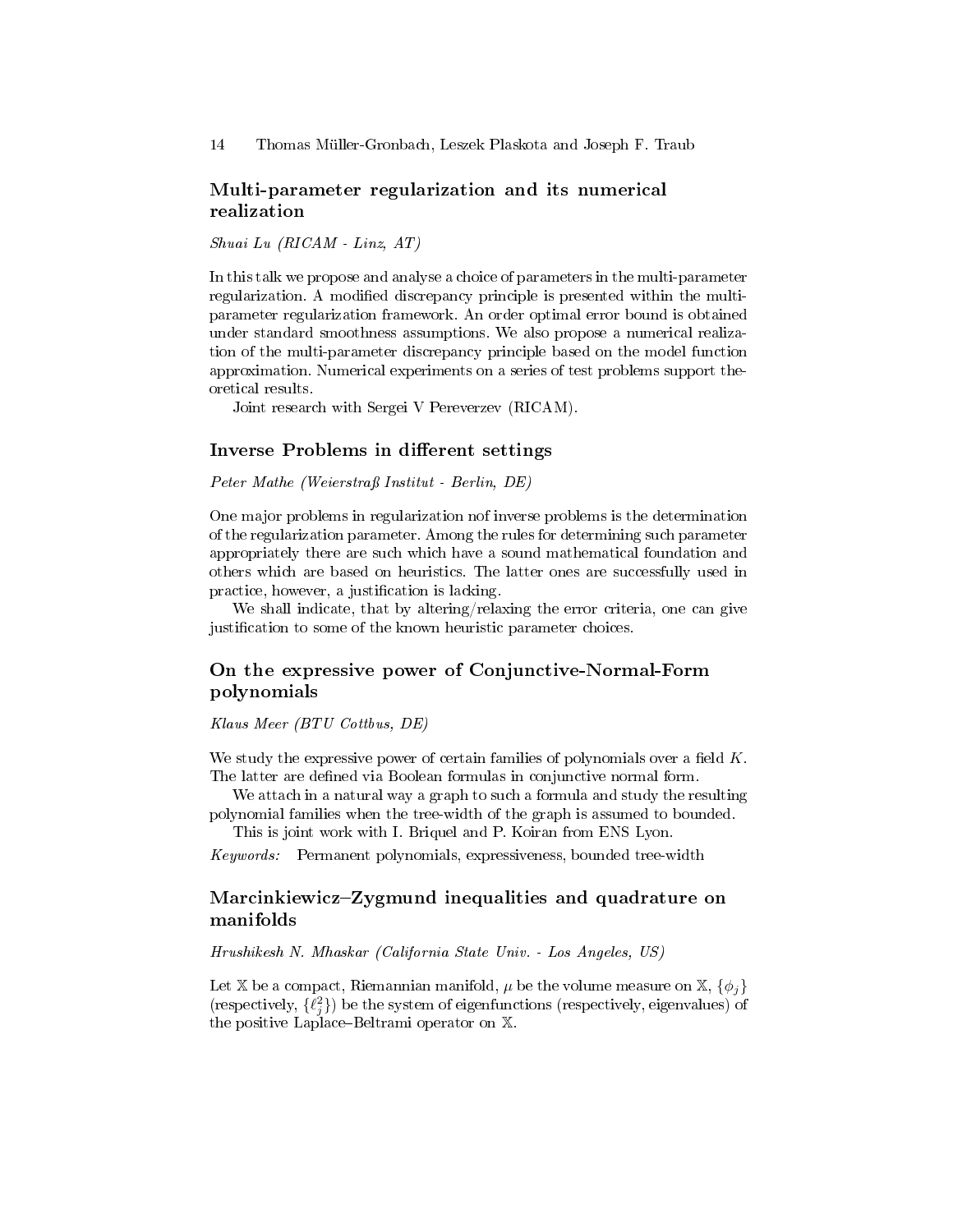Let  $\Pi_L := \text{span}\{\phi_j : \ell_j \leq L\}$ , C be a finite subset of X. We discuss inequalities of the form

$$
\sum_{y \in \mathcal{C}} W_y |P(y)|^p \sim \int_{\mathbb{X}} |P(y)|^p d\mu(y)
$$

for suitable weights  $W_y$ , and their applications. Among these are the existence of quadrature formulas exact for  $\Pi_L$ , and which yield the best approximation order for integrating functions in a suitably dened Sobolev potential space on X. This last part is analogous to our paper with Hesse and Sloan, J. Complexity, 23  $(2007)$ , 528-552. The present work is joint with F. Filbir.

Keywords: Manifold learning, quadrature formulas, Marcinkiewicz-Zygmund inequalities, complexity

### Optimal Pointwise Approximation of SDEs driven by Fractional Brownian Motion

Andreas Neuenkirch (TU Dortmund, DE)

Let  $(B_t)_{t\geq 0}=(B_t^{(1)},\ldots,B_t^{(d)})_{t\geq 0}$  be a  $d$ -dimensional fractional Brownian motion with Hurst parameter  $H \in (\overline{1}/4, 1)$ . Moreover, let  $a, \sigma^{(i)} : \mathbb{R}^m \to \mathbb{R}^m$ ,  $i =$  $1, \ldots, d$ , be smooth vectorfields and consider the stochastic differential equation

$$
dX_t = a(X_t) dt + \sum_{i=1}^d \sigma^{(i)}(X_t) dB_t^{(i)}, \quad t \in [0,1], \qquad X_0 = x_0 \in \mathbb{R}^m.
$$

In this talk, we will study the optimal approximation of such SDEs with respect to the root mean square error at  $t = 1$  in two cases:

- The one-dimensional case  $(m = d = 1)$  for  $H > 1/2$ . Here we show that the optimal convergence rate that can be achieved by arbitrary schemes that are based on an equidistant discretization of the driving fractional Brownian motion with stepsize  $1/n$  is of order  $n^{-H-1/2}$ .
- The fractional Lévy area  $(m = d = 2)$  for  $H > 1/2$ . The simple SDE

$$
dX_t^{(1)} = dB_t^{(1)}, \quad dX_t^{(2)} = X_t^{(1)} dB_t^{(2)}
$$

with  $X_0^{(1)} = X_0^{(2)} = 0$  is the prototype example for an equation with noncommutative noise.

Here we show that the optimal convergence rate for arbitrary schemes that use n linear functionals of the driving fractional Brownian motion is of order  $n^{-2H+1/2}$ .

Keywords: Fractional Brownian motion; stochastic differential equations; optimal approximation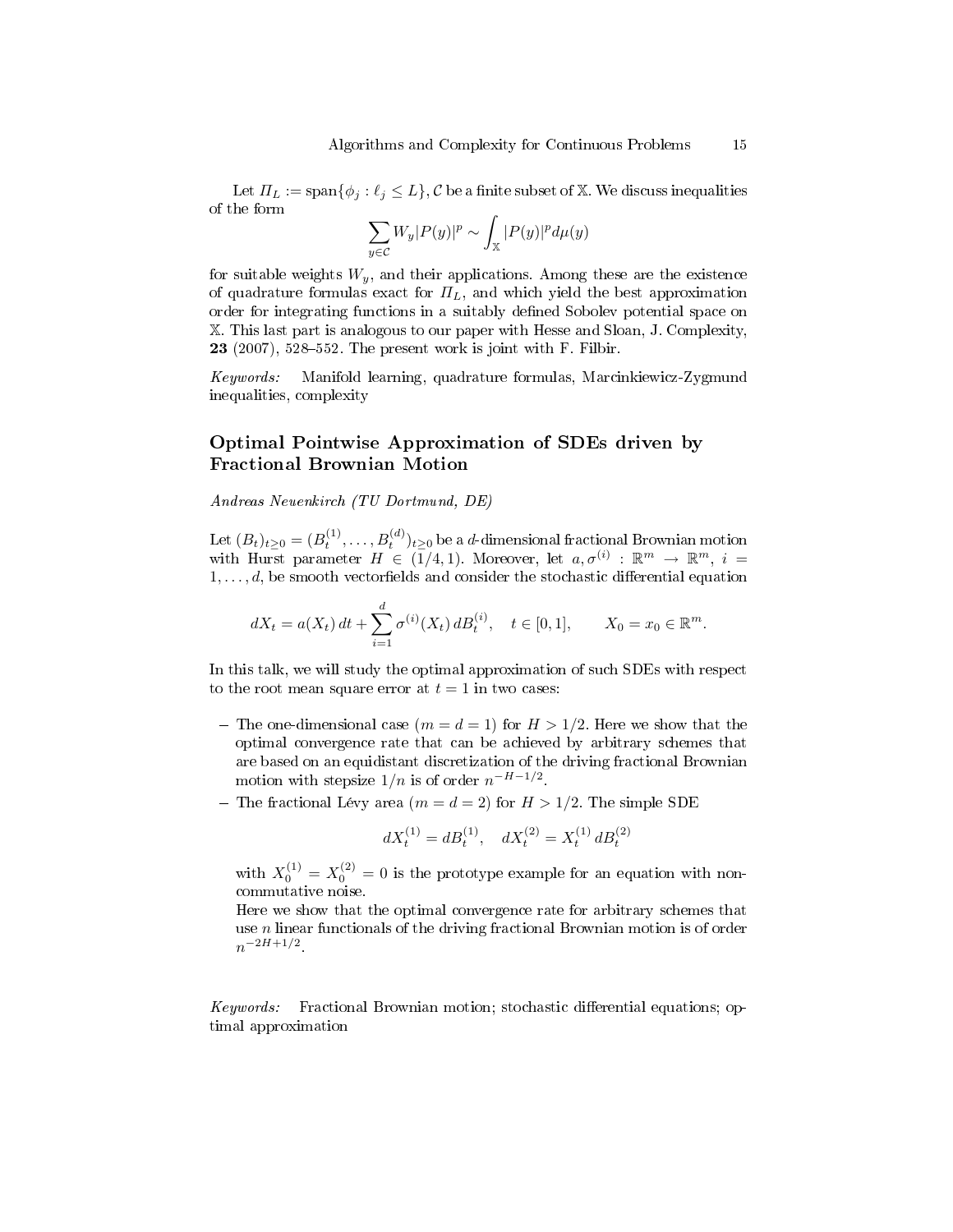### Why Weights?

Erich Novak (Universität Jena, DE)

We consider  $L_{\infty}$ -approximation for  $C^{\infty}$ -functions on  $[0, 1]^d$  and prove that this problem suffers from the curse of dimension.

We also present tensor product Hilbert spaces, actually the space  $W_{2}^{(1,1,...,1)}([0,1]^{d})$ with standard norms, where every non-trivial tensor product functional is intractable (for function values).

Both results are for non-weighted spaces and show once more that weighted norms are needed to obtain tractable problems.

Joint work with Henryk Woźniakowski.

### Weighted QMC rules  $-$  Stop anywhere

Dirk Nuyens (K.U. Leuven, BE)

We study the worst case integration error of combinations of quadrature rules in a reproducing kernel Hilbert space. We show that the error, with respect to the total number  $N$  of function evaluations used, cannot decrease faster than  $O(N^{-1})$  for an equal-weight rule. However, if the errors of the quadrature rules constituting a compound rule have an order of convergence  $O(N^{-\alpha})$  for  $\alpha > 1$ then, by introducing weights, this order of convergence can be shown to be recovered for the compound rule.

The theory applies to lattice sequences as well as digital sequences.

Keywords: Worst-case error, lattice sequences, digital sequences, higher order of convergence

Joint work of: Nuyens, Dirk; Hickernell, Fred J.; Kritzer, Peter; Kuo, Frances Y.

# Tractability of linear tensor product problems in the average case setting

Anargyros Papageorgiou (Columbia University, US)

We consider linear tensor product problems in the average case setting and show necessary and sufficient conditions for weak tractability. In particular we characterize the eigenvalues for which we have weak tractability but not polynomial tractability.

Keywords: Tractability, multivariate problem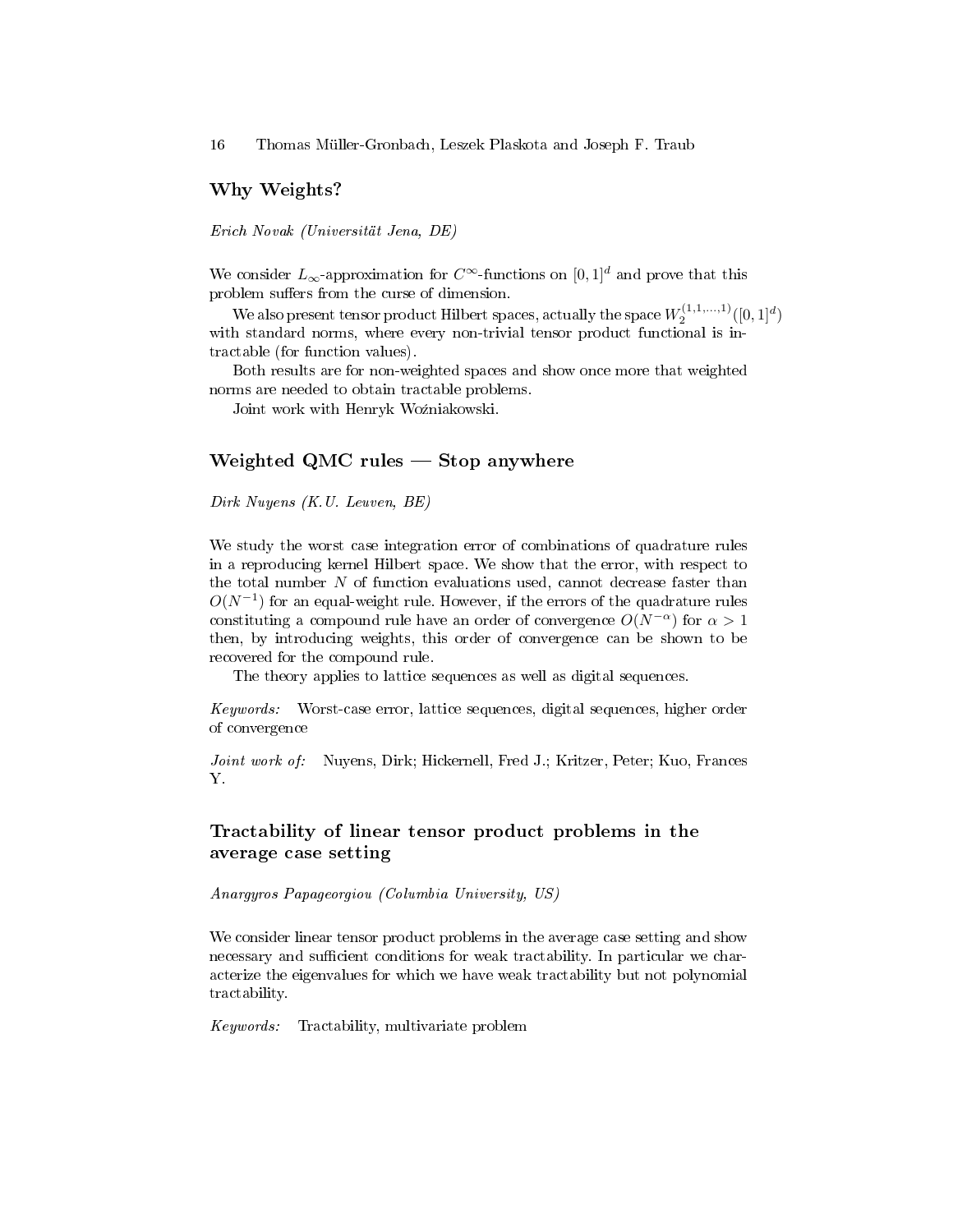# Multi-parameter regularization and its application in learning theory

Sergei V. Pereverzev (RICAM - Linz, AT)

We discuss Tikhonov-type regularization schemes with several penalty terms, and show how such schemes naturally appear in regularization of ill-posed problems with noisy problem instances. Multiparameter discrepancy principle is proposed as a systematic procedure for choosing multiple regularization parameters. We prove that under standard assumptions this procedure guarantees an accuracy of optimal order. Finally we show how proposed approach can be successfully implemented in learning from labeled and unlabeled examples.

Joint research with Shuai Lu (RICAM), in cooperation with Ulrich Tautenhahn, and Sivananthan Sampath.

# On the Tractability of Linear Tensor Product Problems in the Worst case

Iasonas Petras (Columbia University, US)

It has been an open problem to derive a necessary and sufficient condition for a linear tensor product problem to be weakly tractable in the worst case. The complexity of linear tensor product problems in the worst case depends on the eigenvalues  $\{\lambda_i\}_{i\in\mathbb{N}}$  of a certain operator. It is known that if  $\lambda_1 = 1$  and  $\lambda_2 \in$  $(0, 1)$  then  $\lambda_n = o((\ln n)^{-2})$  as  $n \to \infty$ , is a necessary condition for a problem to be weakly tractable. We show that this is a sufficient condition as well.

Keywords: Multivariate problem, Complexity, Tractability

Full Paper: <http://www.cs.columbia.edu/%7Eap/html/op26.pdf>

# Exponential Convergence and Tractability of Multivariate Integration for Korobov Spaces

Friedrich Pillichshammer (University of Linz, AT)

We study multivariate integration for a weighted Korobov space for which the Fourier coefficients of the functions decay exponentially fast.

This implies that the functions of this space are infinitely times differentiable.

Weights of the Korobov space monitor the influence of each variable and each group of variables.

We show that there are numerical integration rules which achieve an exponential convergence of the worst-case integration error.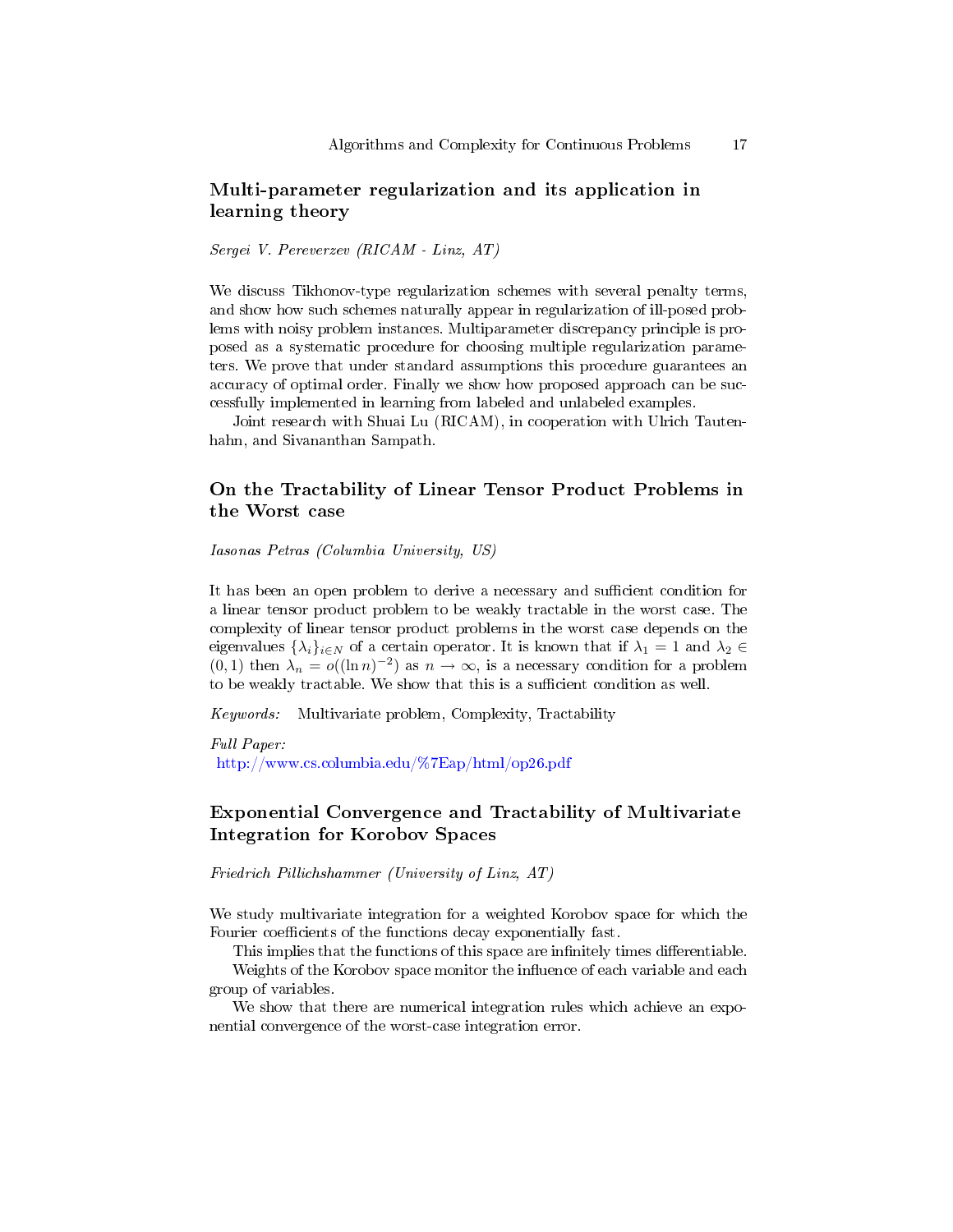We also investigate the dependence of the worst-case error on the number of variables s, and show various tractability results under certain conditions on weights of the Korobov space.

This means that the dependence on  $s$  is never exponential, and sometimes the dependence on  $s$  is polynomial or there is no dependence on  $s$  at all.

Keywords: Multivariate integration, tractability, lattice rules

#### On the optimal approximation of stochastic Itô integrals

Pawel Przybylowicz (AGH Univ. of Science & Technology-Krakow, PL)

We study optimal approximation of stochastic integrals in the Itô sense, of the form  $I(f, B) = \int_0^T f(t, B_t) dB_t$ , when linear information, consisting of certain integrals of trajectories of Brownian motion, is available. Upper bounds on the nth minimal error, where  $n$  is the fixed cardinality of information, are obtained by the Wagner-Platen algorithm and are  $O(n^{-3/2})$  or  $O(n^{-2})$ , depending on considered class of integrands.

We also show that  $\Omega(n^{-2})$  is a lower bound which holds even for very smooth integrands.

Moreover, we deal with numerical approximation of stochastic Itô integrals  $I(f, B) = \int_0^T f(t)dB_t$  of singular functions  $f : [0, T] \to \mathbb{R}^d$ .

We first consider the regular case of integrands belonging to the Hölder class with parameters  $r$  and  $\rho$ .

We show that in this case the classical Itô-Taylor algorithm has the optimal error  $\Theta(n^{-(r+\varrho)})$ .

In the singular case, we consider a class of piecewise regular functions that have continuous derivatives, except for a finite number of unknown singular points. We show that any nonadaptive algorithm cannot efficiently handle such a problem, even in the case of a single singularity. The error of such algorithm is no less than  $n^{-\min\{1/2,r+\varrho\}}$ . Therefore, we must turn to adaptive algorithms. We construct the adaptive Itô $-Taylor$  algorithm that, in the case of at most one singularity, has the optimal error  $O(n^{-(r+\varrho)})$ .

The best speed of convergence, known for regular functions, is thus preserved. For multiple singularities, we show that any adaptive algorithm has the error  $\Omega(n^{-\min\{1/2,r+\varrho\}})$ , and this bound is sharp.

Keywords: Stochastic Itô integrals, singular problems, optimal algorithm, standard information,  $r$ -fold integrated Brownian motion

See also: B. Kacewicz, P. Przybylowicz, Optimal adaptive solution of initialvalue problems with unknown singularities, J.Complexity 24 (2008), 455-476; P. Przybylowicz, Linear information for the approximation of the Itô integrals, Numerical Algorithms, Published online: 25 June 2009, to appear.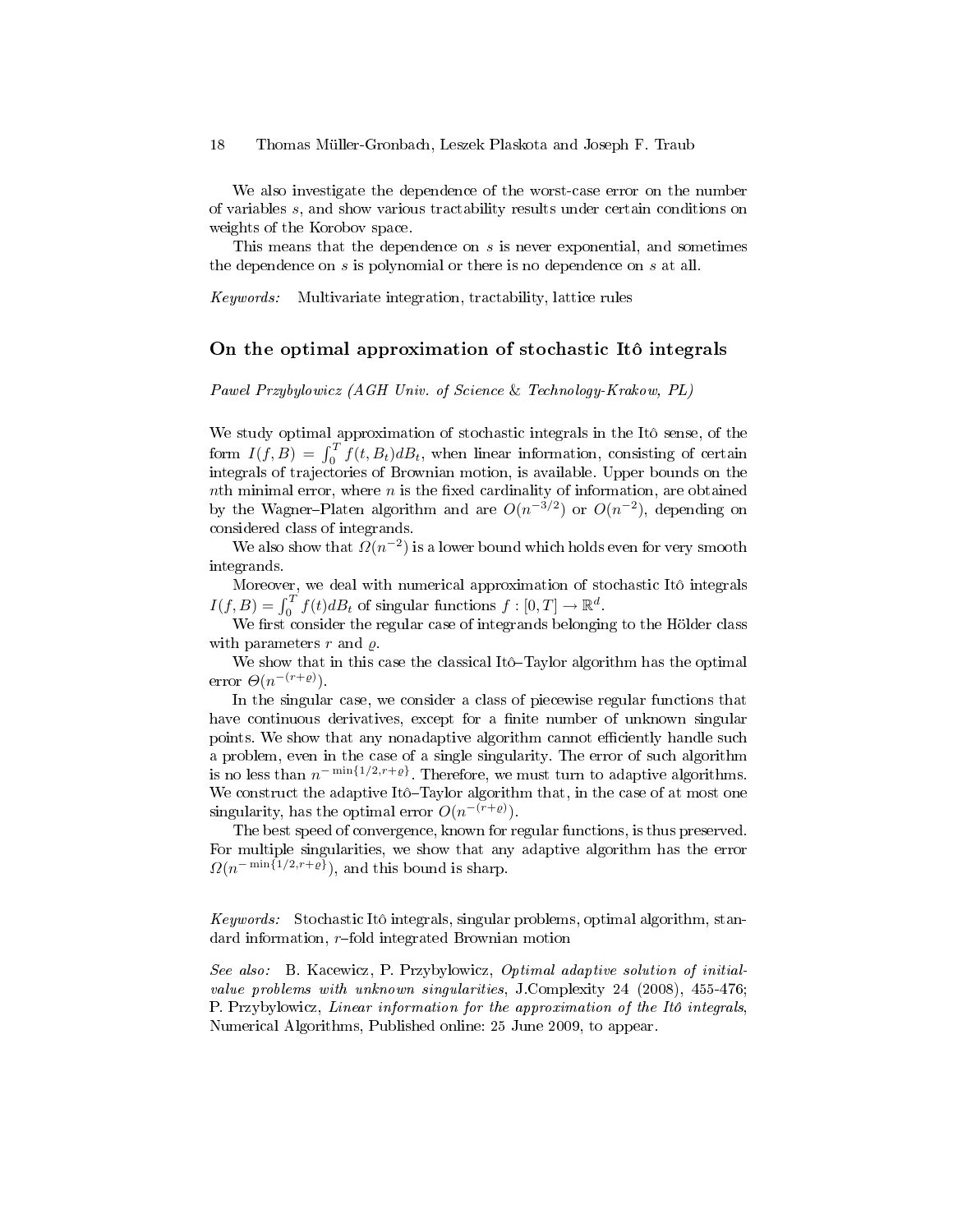# Multilevel Preconditioning for Adaptive Sparse Optimization

Thorsten Raasch (Universität Marburg, DE)

We are concerned with linear inverse problems under sparsity constraints. For the numerical reconstruction, iterative thresholding algorithms are of special interest. Under mild assumptions on the forward operator, they converge strongly and with linear error reduction per iteration. We discuss acceleration techniques that involve nonuniform stepsizes, adaptivity and in particular preconditioning strategies. Numerical examples are given to illustrate the theoretical findings.

Keywords: Inverse problems, sparsity, iterative methods, preconditioning, adaptivity

Joint work of: Dahlke, Stephan; Fornasier, Massimo; Raasch, Thorsten

### Multi-level Algorithms for Integration on Sequence Spaces

Klaus Ritter (TU Darmstadt, DE)

We study randomized algorithms for numerical integration with respect to a product probability measure on the sequence space  $IR^1N$ .

We consider integrands from reproducing kernel Hilbert spaces, whose kernels are superpositions of weighted tensor products. We combine tractability results for finite-dimensional integration with the multi-level technique to construct new algorithms for infinite-dimensional integration.

These algorithms use variable subspace sampling, and we compare the power of variable and fixed subspace sampling by an analysis of minimal errors.

Joint work with Fred Hickernell, Thomas Müller-Gronbach, and Ben Niu.

# Explicit error bounds for reversible Markov chain Monte Carlo methods

Daniel Rudolf (Universität Jena, DE)

Markov chain Monte Carlo methods for approximating the expectation play a crucial role in numerous applications. The problem is to compute the integral of f with respect to a measure  $\pi$ . A straight generation of the desired distribution is in general not possible. Thus it is reasonable to use Markov chain sampling with a burn-in  $n_0$ . An explicit error bound of

$$
S_{n,n_0}(f) := \frac{1}{n} \sum_{i=1}^n f(X_{i+n_0})
$$

with respect to the  $L_p$ -norm (for  $p \ge 4$ ) of the function f will be presented. By the estimation the well known asymptotical limit of the error is attained, i.e. there is no gap between the estimate and the asymptotical behavior.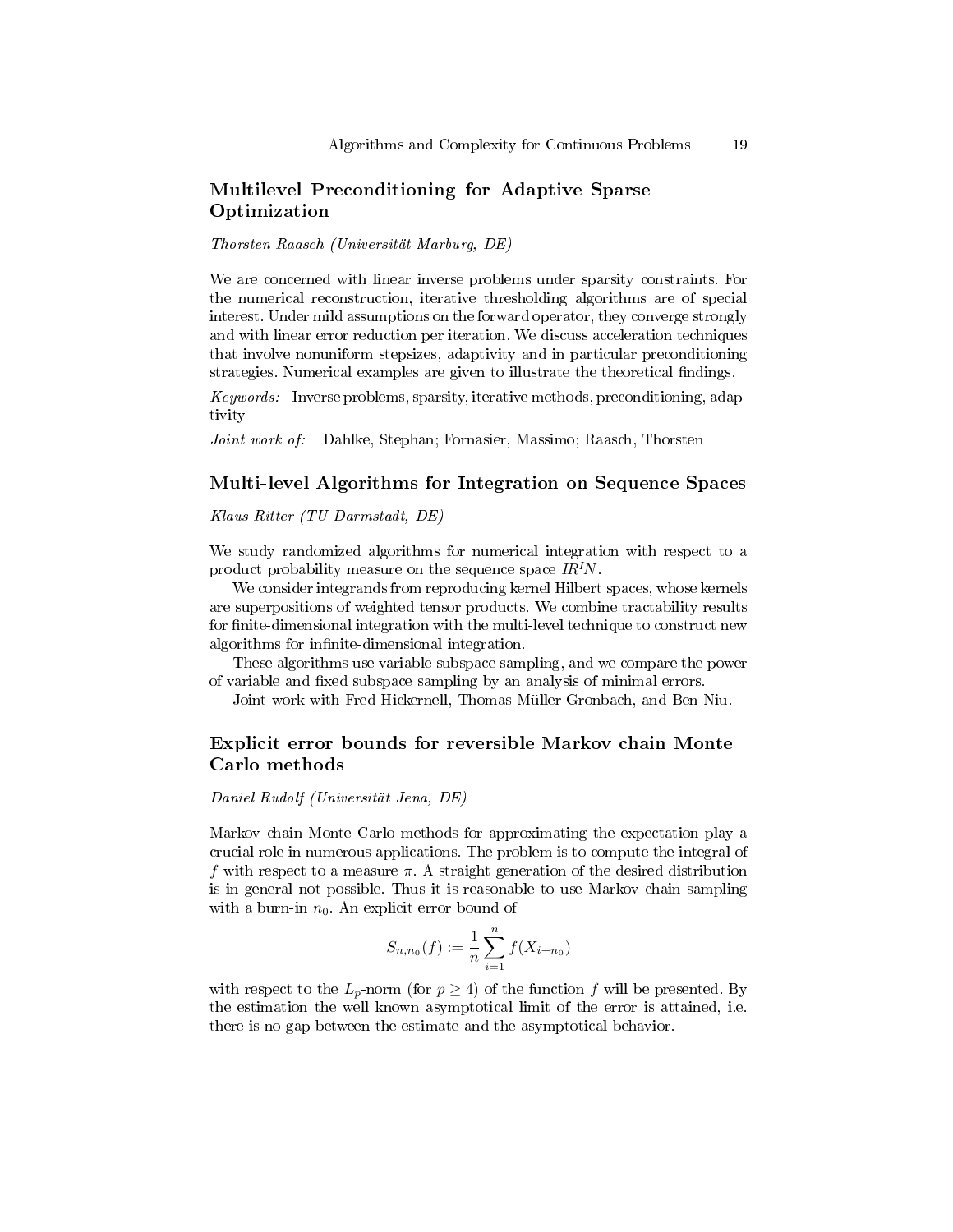# $L_2$  Discrepancy of Generalized Two-Dimensional Hammersley Point Sets

Wolfgang Ch. Schmid (Universität Salzburg, AT)

The  $L_2$  discrepancy is a quantitative measure for the irregularity of distribution of a finite point set. We consider the  $L_2$  discrepancy of so-called generalized Hammersley point sets which can be obtained from the classical Hammersley point sets by introducing some permutations on the base b digits. While for the classical Hammersley point set it is not possible to achieve the optimal order of  $L_2$  discrepancy with respect to a general lower bound due to Roth this disadvantage can be overcome with the generalized version thereof. For special permutations we obtain an exact formula for the  $L_2$  discrepancy from which we obtain two-dimensional finite point sets with the lowest value of  $L_2$  discrepancy known so far.

Joint work with Henri Faure, Friedrich Pillichshammer, and Gottlieb Pirsic

#### Spline Interpolation on Sparse Grids

Winfried Sickel (Universität Jena, DE)

We apply the Smolyak algorithm to spline interpolation on R. Then the results are discussed on  $\mathbb{R}^d$  and the hypercube.

Keywords: Interpolation on sparse grids, splines, Smolyak algorithm, tensor products of Sobolev and Besov spaces

# Source Characterization of atmospheric releases using stochastic search and gradient optimization

Krzysztof Sikorski (University of Utah, US)

An inversion technique based on MC/QMC search and regularized gradient optimization was developed to solve the atmospheric source characterization problem. The Gaussian Plume Model was adopted as the forward operator and  $QMC/MC$  search was implemented in order to find good starting points for the gradient optimization. This approach was validated on the Copenhagen Tracer Experiments. The QMC approach with the utilization of clasical and scrambled Halton, Hammersley and Sobol points was shown to be 10-100 times more ef ficient than the Mersenne Twister Monte Carlo generator. Further experiments are needed for different data sets. Computational complexity analysis needs to be carried out.

Keywords: Atmospheric source problem, Gaussian Plume Model, Quasi Monte Carlo method, gradient optimization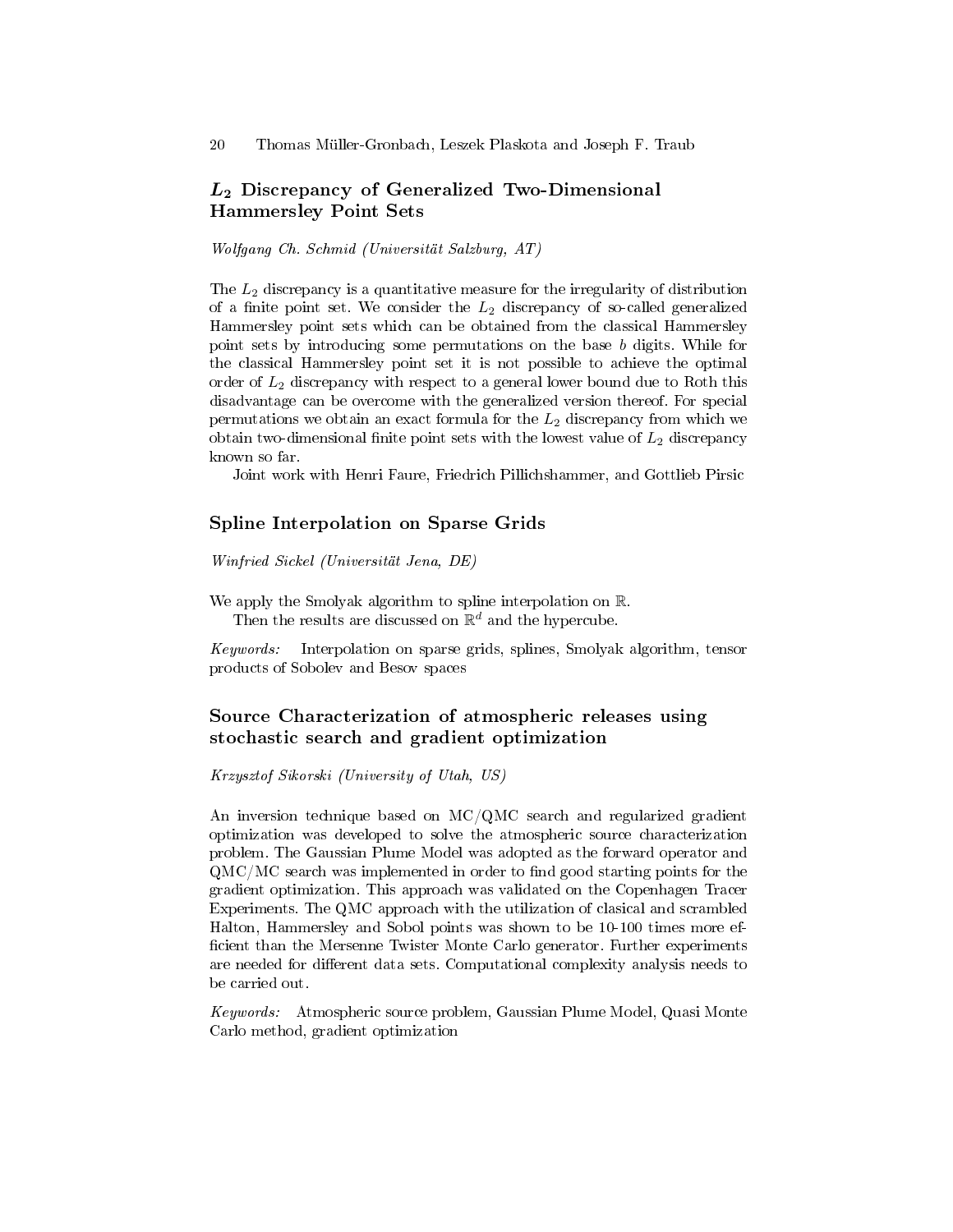Joint work of: Sikorski, K; B. Addepalli, E. Pardyjak, M. Zhdanov Full Paper: <http://drops.dagstuhl.de/opus/volltexte/2009/2299>

## Smoothing effect of the ANOVA decomposition

Ian H. Sloan (Univ. of New South Wales, AU)

This talk describes joint work with Michael Griebel (Bonn) and Frances Kuo (University of New South Wales). The problem of option pricing has in the last decade and a half been a successful area of application, and at the same time an inspiration for theoretical development, for both quasi-Monte Carlo and sparse grid methods for high dimensional integration. But there is a problem: whereas the theories (for both quasi-Monte Carlo and sparse grid) assume that the integrand has all its mixed first derivatives square integrable, in the option pricing problem this is spectacularly not true for dimensions bigger than 1, because of the occurrence in the option pricing integrand of the `max' function. In this work we prove, under a condition that is satisfied wholly or partly in option pricing problems, that the early terms of the ANOVA decomposition (which are widely considered to be the only terms of any signicant size) do satisfy the smoothness requirement, even though the whole integrand does not. The principal theorem will be stated in simplified form and the key ides of the proof sketched. The results will be applied to the option pricing problem.

Keywords: ANOVA, decomposition of functions, quasi Monte Carlo, sparse grid, smoothing

# Tight Randomized Complexity Bounds for Ordinary Differential Equations of Order k

#### Marek Szczesny (AGH Univ. of Science & Technology-Krakow, PL)

We study the complexity of initial-value problems for scalar equations of higher order. We consider randomized model of computation and class of r times differentiable right-hand side functions with bounded partial derivatives.

So far it has been shown that the complexity bounds depend on the regularity of the right-hand side function only and are independent of the order of equation. However, presented complexity bounds are not matching. The upper and lower complexity bounds differ by some arbitrarily small parameter. So, we settle the question about tight complexity bounds.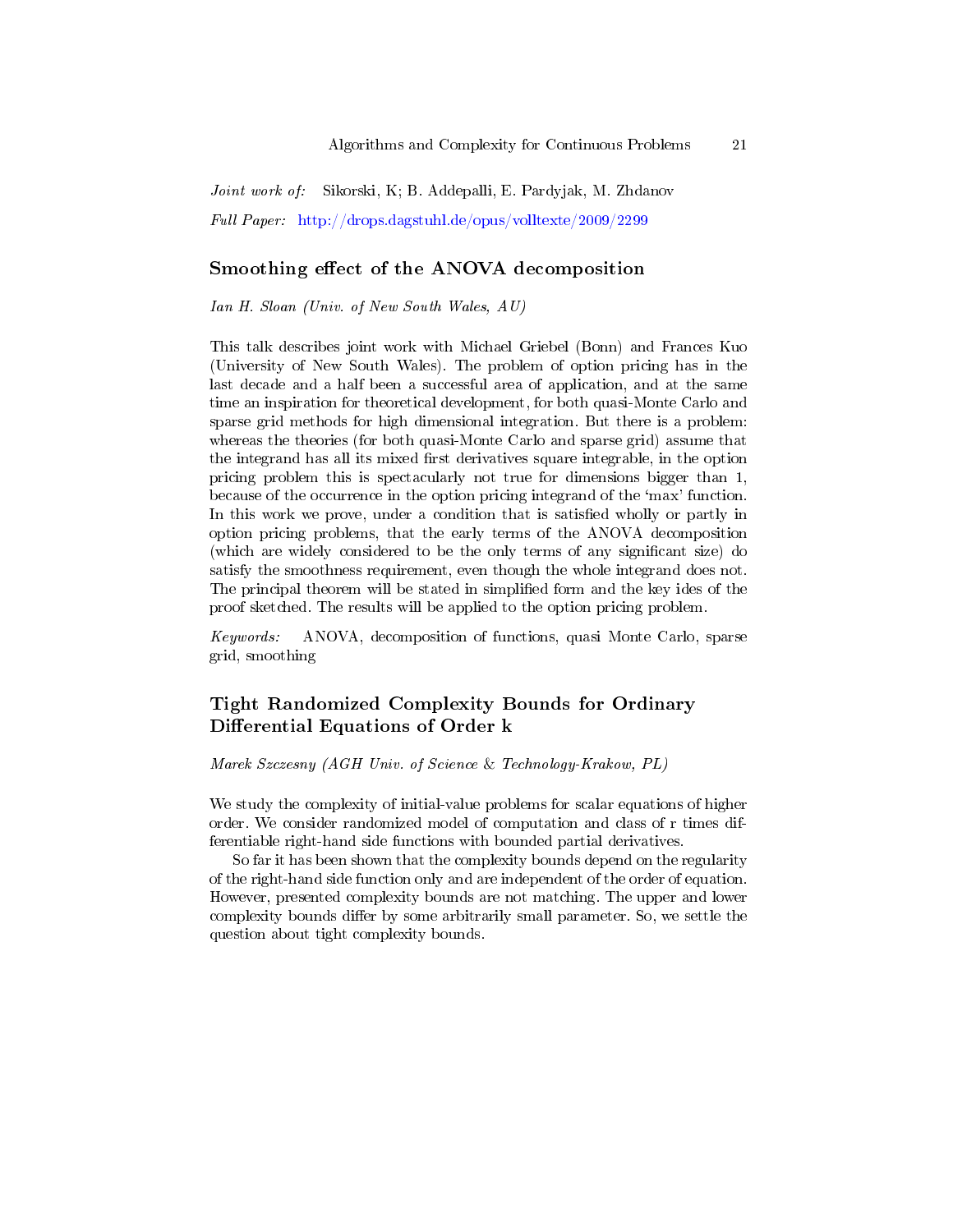# Sparse Recovery and Inverse Problems: Compression and Acceleration

Gerd Teschke (Hochschule Neubrandenburg, DE)

We consider (linear and nonlinear) inverse and ill-posed problems with sparsity constraints. In particular, we focus on iterative methods to approximate the solution of the operator equation. We study several approaches for reducing the computational complexity. One approach is numerical compression (adaptive procedures), another method relies on a projected steepest descent.

Keywords: Inverse and ill-posed problems, sparse recovery, adaptive approximation,  $l_1$  projection, steepest descent

# On isotropic high-dimensional integrals

Shu Tezuka (Kyushu University, JP)

In this talk, we discuss two types of high-dimensional integrals. One is the isotropic case considered by Keister as well as by Papageorgiou. The second one is the equally weighted case. We define the associated one dimensional discrepancy for both cases, and show some numerical results.

Keywords: High-diemensional integration, isotropic integrals, low-discrepancy sequences

# On positive positive-definite functions and Bochner's Theorem

Jan Vybiral (Universität Jena, DE)

We recall an open problem on the error of quadrature formulas for the integration of functions from some finite dimensional spaces of trigonometric functions posed by Erich Novak in ten years ago and summarized recently in the book of Novak and Wozniakowski.

It is relatively easy to prove an error formula for the best quadrature rules with positive weights which shows intractability of the tensor product problem for such rules.

In contrast to that, the conjecture that also quadrature formulas with arbitrary weights can not decrease the error is still open.

We generalize Novak's conjecture to a statement about positive positivedefinite functions and provide several equivalent reformulations, which show the connections to Bochner's Theorem and Toeplitz matrices.